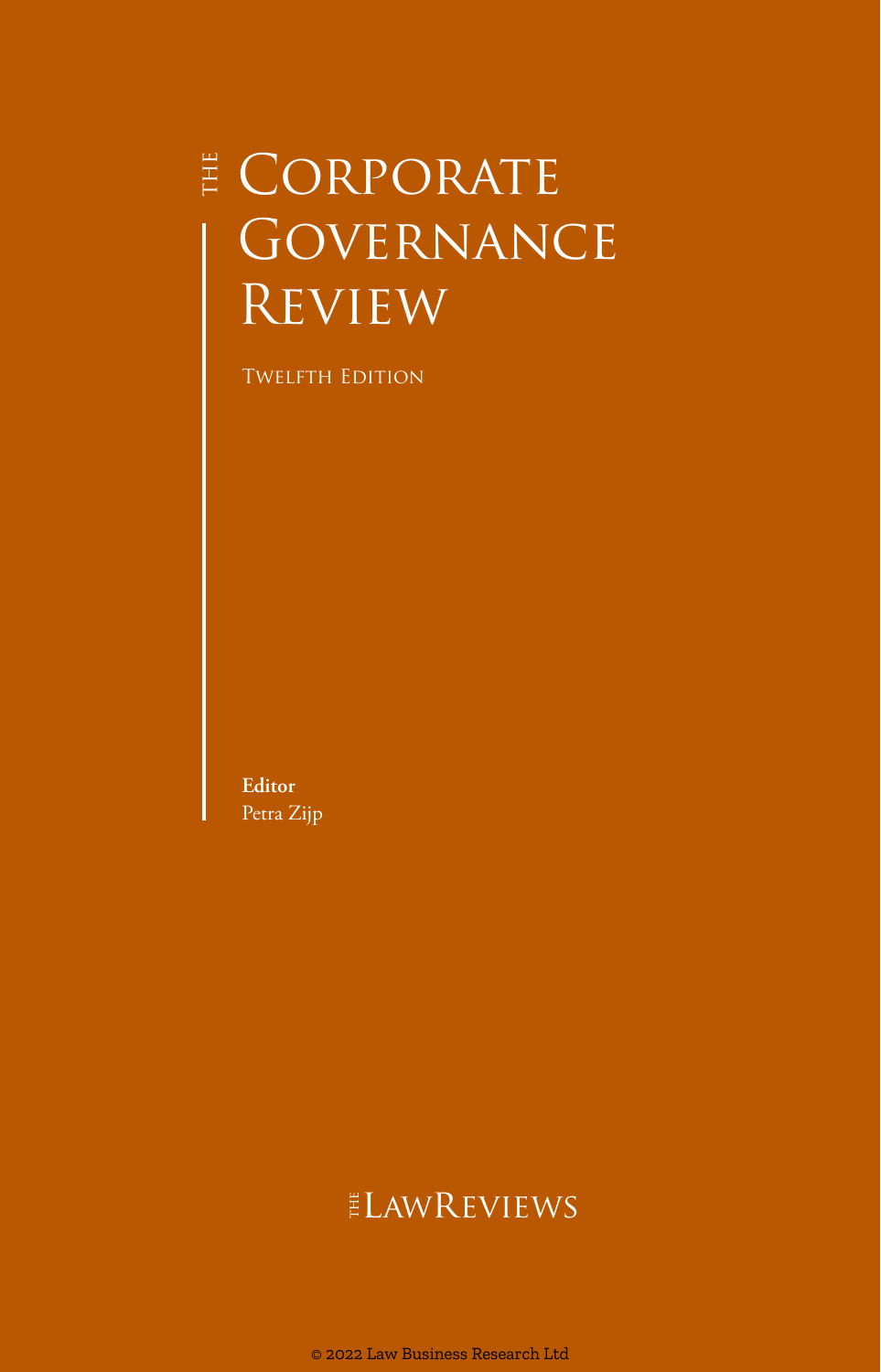# E CORPORATE **GOVERNANCE** Review

Twelfth Edition

Reproduced with permission from Law Business Research Ltd This article was first published in March 2022 For further information please contact Nick.Barette@thelawreviews.co.uk

**Editor** Petra Zijp

ELAWREVIEWS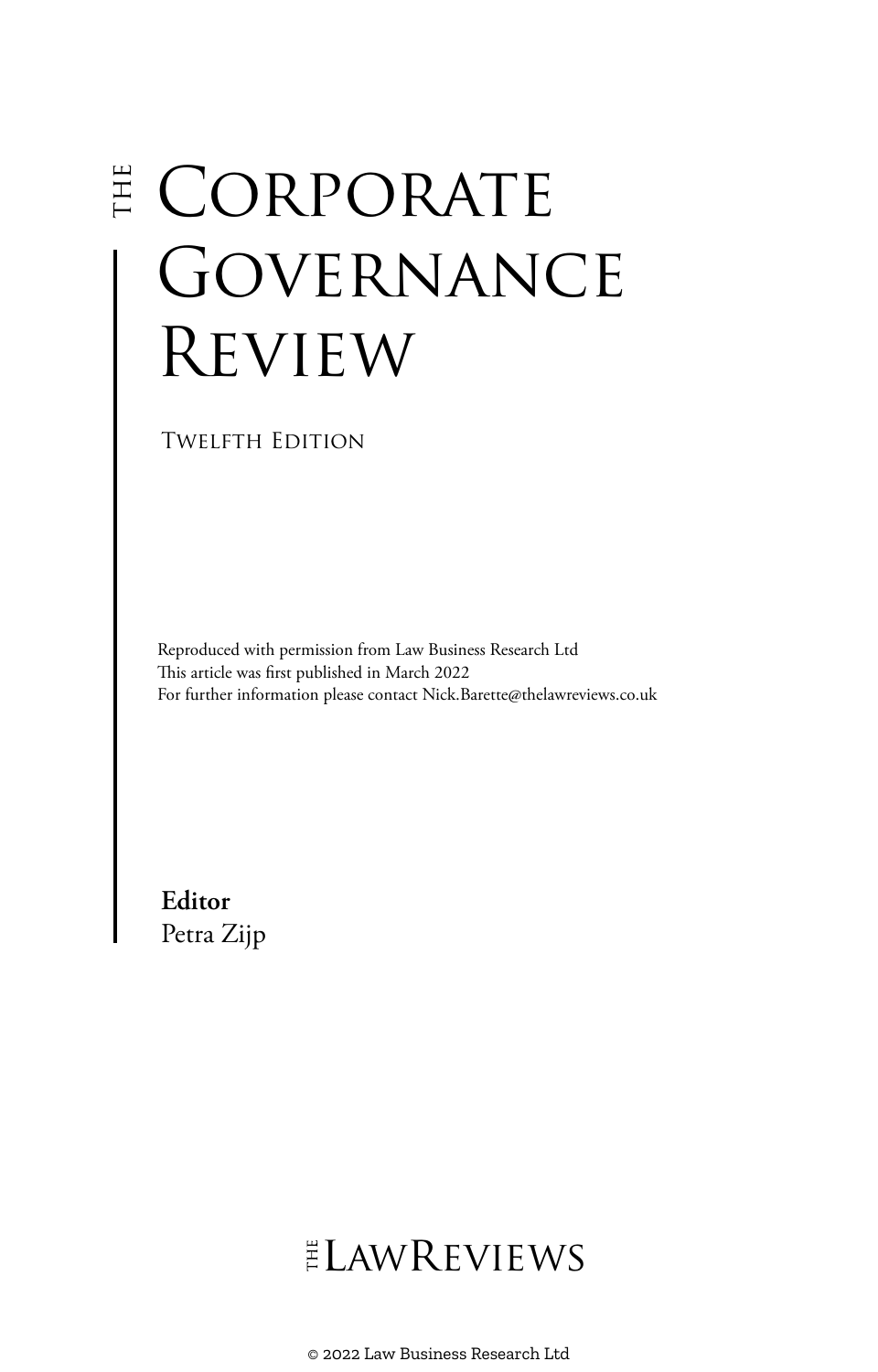#### PUBLISHER Clare Bolton

#### HEAD OF BUSINESS DEVELOPMENT Nick Barette

#### TEAM LEADER Jack Bagnall

BUSINESS DEVELOPMENT MANAGERS Rebecca Mogridge, Katie Hodgetts, Joey Kwok

BUSINESS DEVELOPMENT ASSOCIATE Archie McEwan

> RESEARCH LEAD Kieran Hansen

#### EDITORIAL COORDINATOR Isabelle Gray

PRODUCTION AND OPERATIONS DIRECTOR Adam Myers

> PRODUCTION EDITOR John Harris

> > SUBEDITOR Martin Roach

CHIEF EXECUTIVE OFFICER Nick Brailey

Published in the United Kingdom by Law Business Research Ltd, London Meridian House, 34–35 Farringdon Street, London, EC4A 4HL, UK © 2022 Law Business Research Ltd www.TheLawReviews.co.uk

No photocopying: copyright licences do not apply. The information provided in this publication is general and may not apply in a specific situation, nor does it necessarily represent the views of authors' firms or their clients. Legal advice should always be sought before taking any legal action based on the information provided. The publishers accept no responsibility for any acts or omissions contained herein. Although the information provided was accurate as at March 2022, be advised that this is a developing area. Enquiries concerning reproduction should be sent to Law Business Research, at the address above. Enquiries concerning editorial content should be directed to the Publisher – clare.bolton@lbresearch.com

#### ISBN 978-1-80449-062-4

Printed in Great Britain by Encompass Print Solutions, Derbyshire Tel: 0844 2480 112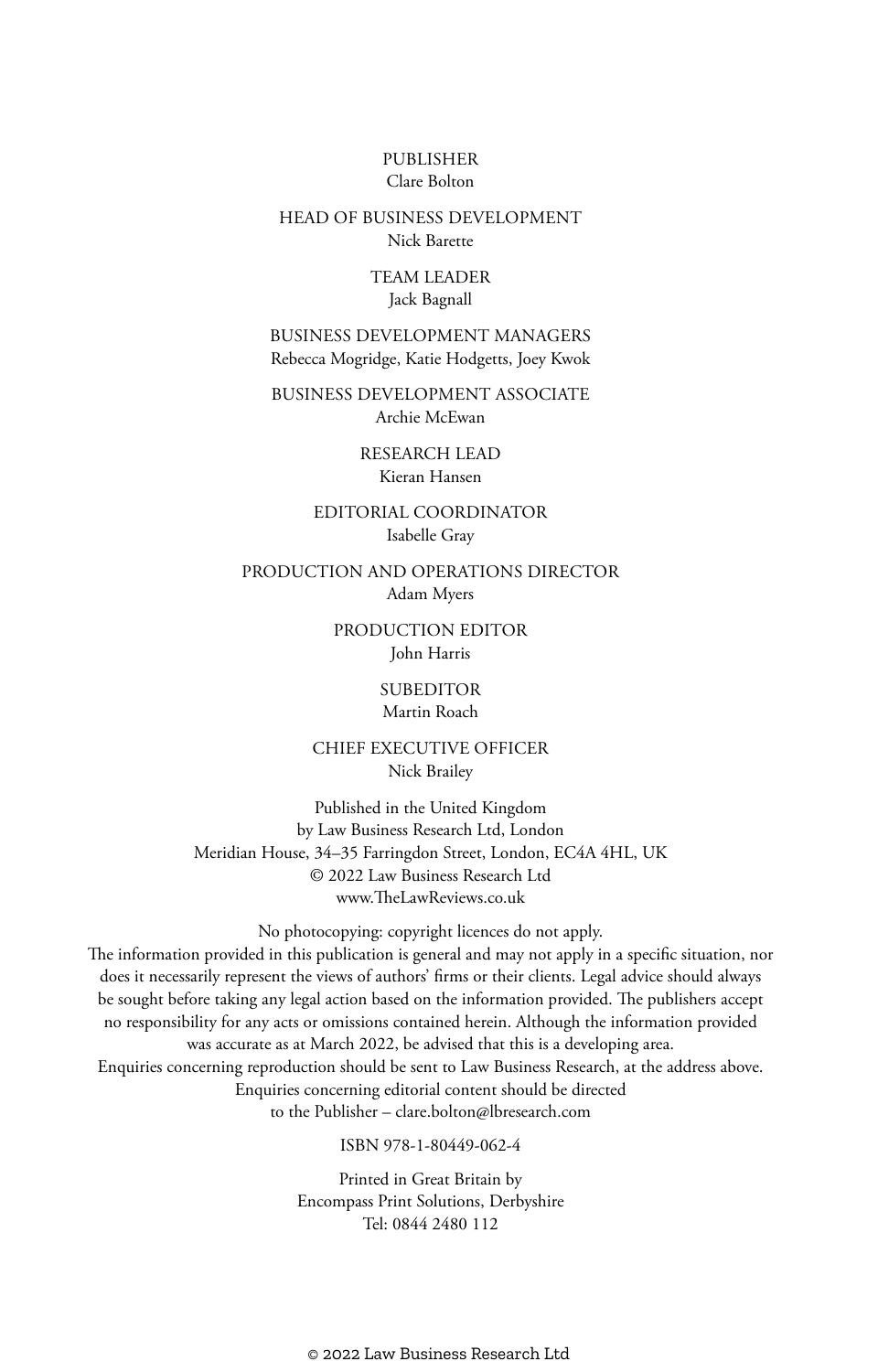# ACKNOWLEDGEMENTS

The publisher acknowledges and thanks the following for their assistance throughout the preparation of this book:

A&L GOODBODY LLP

#### ALLEN & GLEDHILL

#### BASAN ATTORNEY PARTNERSHIP

BOWMANS

#### BREDIN PRAT

#### FRESHFIELDS BRUCKHAUS DERINGER

#### HANNES SNELLMAN ATTORNEYS LTD

HENGELER MUELLER PARTNERSCHAFT VON RECHTSANWÄLTEN MBB

#### HERBERT SMITH FREEHILLS CIS LLP

#### HERBERT SMITH FREEHILLS COLLEGE OF ADVOCATES

#### I&O PARTNERS ATTORNEYS LTD

KIM & CHANG

#### LENZ & STAEHELIN

#### MASOUROS & PARTNERS ATTORNEYS AT LAW

MINTERELLISON

#### NAUTADUTILH

#### NISHIMURA & ASAHI

#### PINHEIRO NETO ADVOGADOS

#### SCHINDLER RECHTSANWÄLTE GMBH

#### VIEIRA DE ALMEIDA

#### WACHTELL, LIPTON, ROSEN & KATZ

#### WKB WIERCIŃSKI, KWIECIŃSKI, BAEHR

#### YKVN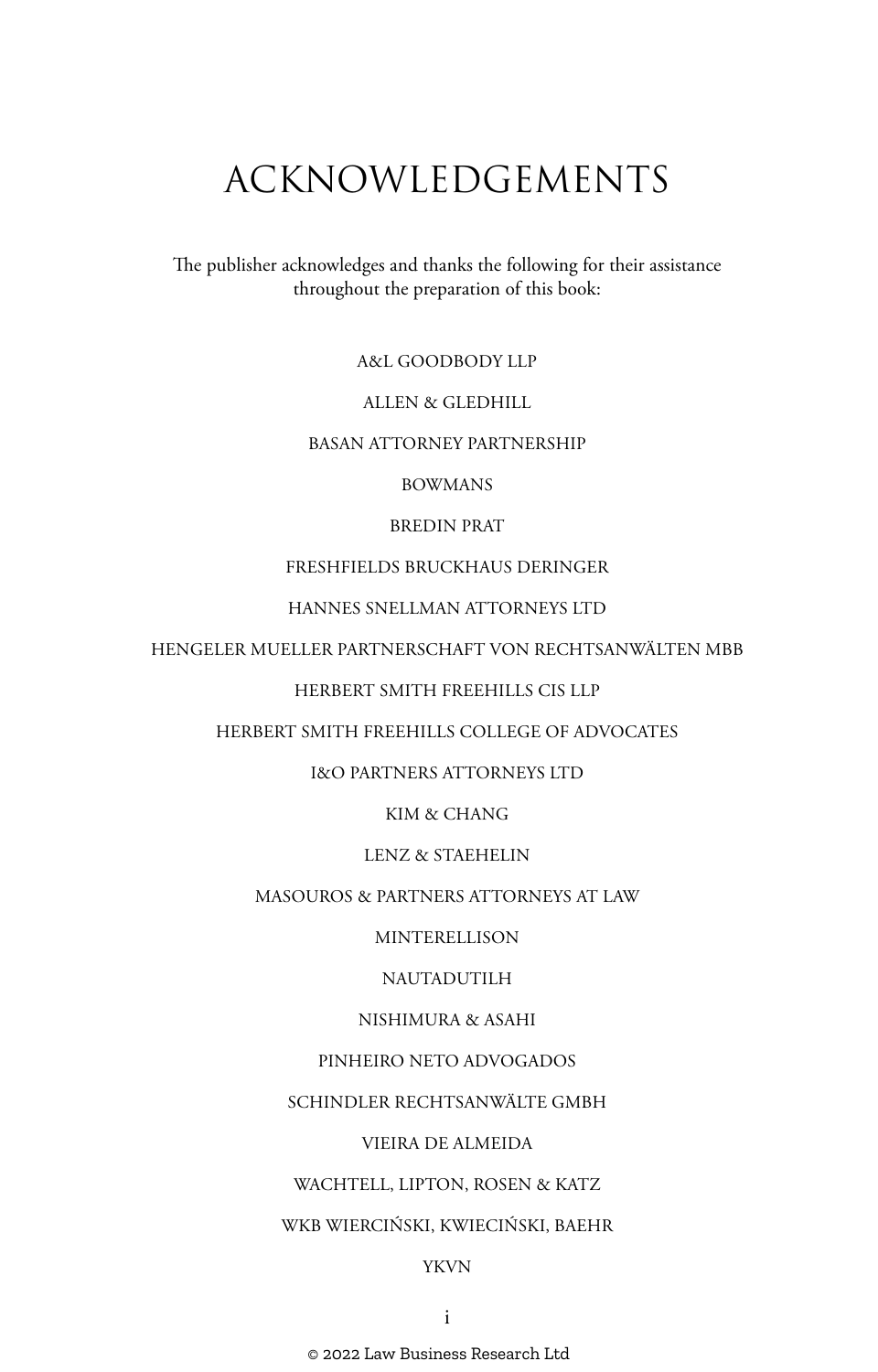# CONTENTS

| Petra Zijp |                                                                   |  |
|------------|-------------------------------------------------------------------|--|
| Chapter 1  |                                                                   |  |
|            | Jeremy Blackshaw, Kate Koidl, Bart Oude-Vrielink and Oliver Deane |  |
| Chapter 2  |                                                                   |  |
|            | Martin Abram and Clemens Philipp Schindler                        |  |
| Chapter 3  |                                                                   |  |
|            | Dirk Van Gerven                                                   |  |
| Chapter 4  |                                                                   |  |
|            | Marcelo Viveiros de Moura and Marcos Saldanha Proença             |  |
| Chapter 5  |                                                                   |  |
|            | Risto Ojantakanen and Helena Wist                                 |  |
| Chapter 6  |                                                                   |  |
|            | Didier Martin                                                     |  |
| Chapter 7  |                                                                   |  |
|            | Carsten van de Sande and Sven H Schneider                         |  |
| Chapter 8  |                                                                   |  |
|            | Pavlos Masouros                                                   |  |
| Chapter 9  |                                                                   |  |
|            | Robert Ashworth and James Parkin                                  |  |
| Chapter 10 |                                                                   |  |
|            | Paul White and Michelle McLoughlin                                |  |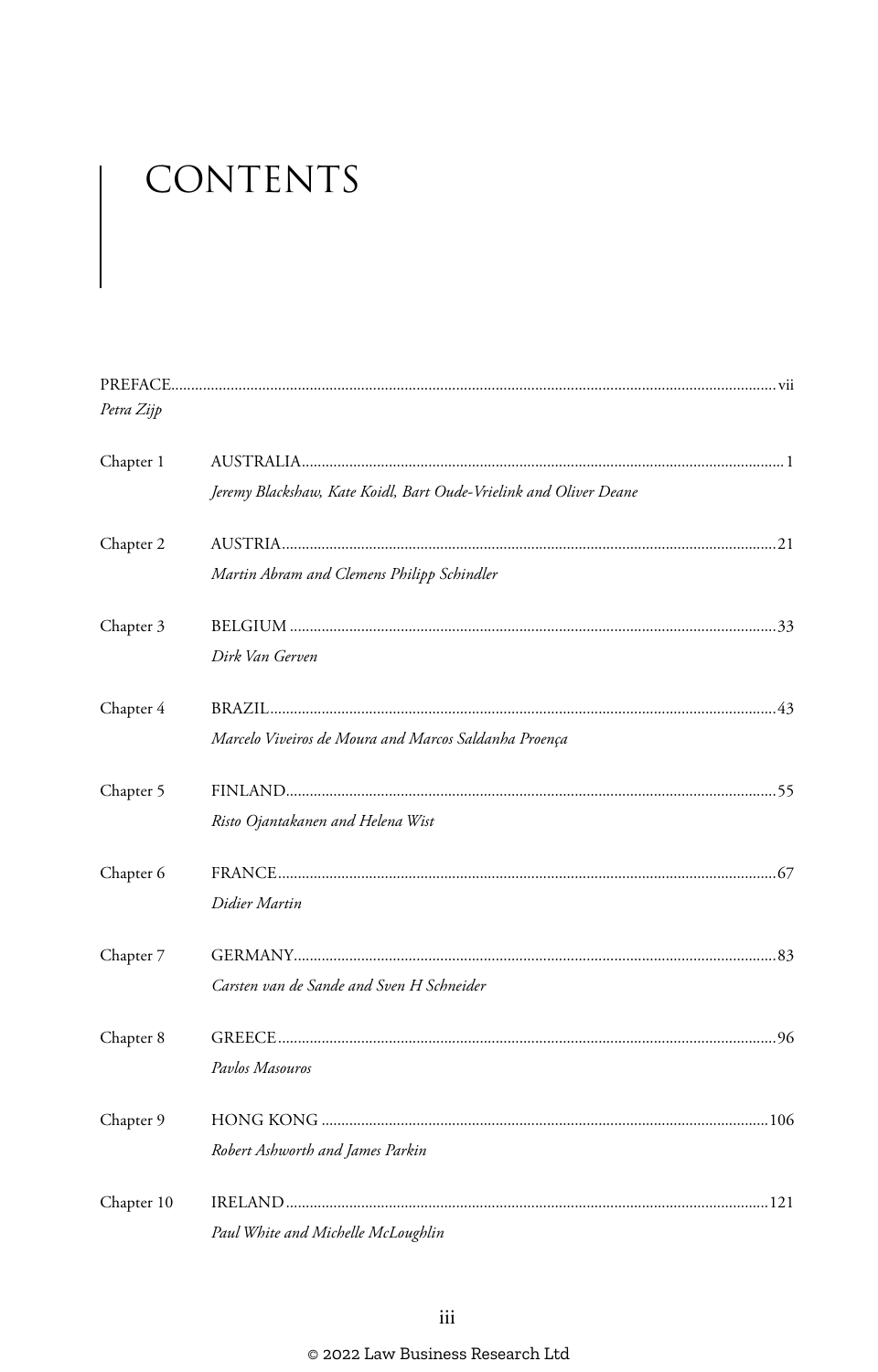| Chapter 11 |                                                                            |  |
|------------|----------------------------------------------------------------------------|--|
|            | Mitsuhiro Harada, Tatsuya Nakayama and Yohei Omata                         |  |
| Chapter 12 |                                                                            |  |
|            | Margaretha Wilkenhuysen                                                    |  |
| Chapter 13 |                                                                            |  |
|            | Geert Raaijmakers and Suzanne Rutten                                       |  |
| Chapter 14 |                                                                            |  |
|            | Andrzej Wierciński, Anna Wojciechowska and Anna Wyrzykowska                |  |
| Chapter 15 |                                                                            |  |
|            | Paulo Olavo Cunha and Cristina Melo Miranda                                |  |
| Chapter 16 |                                                                            |  |
|            | Danil Guryanov and Bogdana Shtoma                                          |  |
| Chapter 17 |                                                                            |  |
|            | Andrew M Lim, Richard Young and Lee Kee Yeng                               |  |
| Chapter 18 |                                                                            |  |
|            | Ezra Davids and Ryan Kitcat                                                |  |
| Chapter 19 |                                                                            |  |
|            | Hyeon Deog Cho, Min Yung Hong, Yeong-Ik Jeon and Jung-Chull Lee            |  |
| Chapter 20 |                                                                            |  |
|            | Christoffer Saidac, Mattias Friberg and Khaled Talayhan                    |  |
| Chapter 21 |                                                                            |  |
|            | Hans-Jakob Diem and Tino Gaberthüel                                        |  |
| Chapter 22 |                                                                            |  |
|            | Reşat Gökhan Basan and Buğse Kılıç                                         |  |
| Chapter 23 |                                                                            |  |
|            | Adam O Emmerich, William Savitt, Sabastian V Niles and Yasmina Abdel-Malek |  |
| Chapter 24 |                                                                            |  |
|            | Truong Nhat Quang, Nguyen Van Hai and Krissen Pillay                       |  |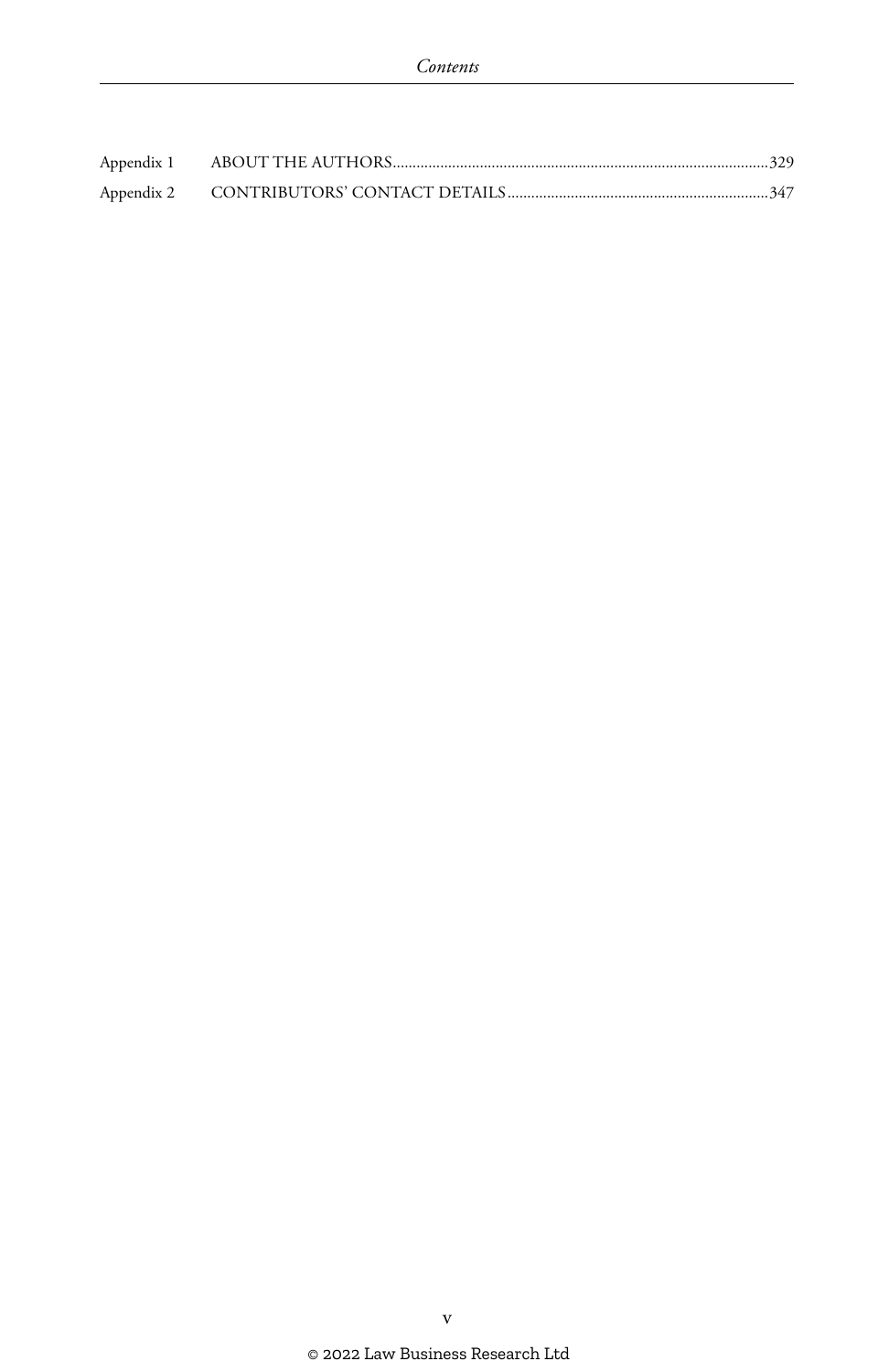# PREFACE

I am proud to present this new edition of *The Corporate Governance Review* to you.

In this 12th edition, we are seeing that corporate governance has become an even more vital and all-encompassing topic, especially this second year after the start of the covid-19 pandemic – a year in which we have continued to see climate issues, political instability, technological change, a steady increase in attention to environmental, social and corporate governance (a stakeholder model to which many countries are moving), green finance and the demand from both employees and customers for a sound reputation for the best personal health and moral responsibility. As this Review's previous editor mentioned in his preface, we all realise that the modern corporation is one of the most ingenious concepts ever devised. Our lives are dominated by corporations. We eat and breathe through them, we travel with them, we are entertained by them, and most of us work for them. Most corporations aim to add value to society, and they very often do. There is increasing emphasis on this. Some, however, are exploiting, polluting, poisoning and impoverishing us, which can create a depressed reputation for business. A lot depends on the commitment, direction and aims of a corporation's founders, shareholders, boards, management and employees. Do they show commitment to all stakeholders and to long-term shareholders, or mainly to short-term shareholders? And how do corporations report? It has become increasingly relevant that corporations report on not only financial information, but also on reliable and comparable sustainability information – non-financial information that investors and other stakeholders need.

We fortunately continue to see proposals for new laws, regulations and other initiatives for a global framework of sustainability disclosure that is based upon the needs of investors and the financial markets. I should like to highlight two developments in this respect. First, the EU Corporate Sustainability Reporting Directive (CSRD) proposal of April 2021. It forms part of the European Green Deal. This proposal should assist companies in meeting the increasing demands for sustainability information. Companies within the scope of the CSRD proposal would have to report on a whole range of sustainability issues relevant to the company's business. Sustainability information would cover not just environmental factors but also social and governance factors. Governance factors encompass the role of the corporation's administrative, management and supervisory bodies (including with regard to sustainability matters and their composition; business ethics and corporate culture, including anti-corruption and anti-bribery; the corporation's political engagements, including its lobbying activities; the management and quality of relationships with business partners, including payment practices; and the corporation's internal control and risk management systems, including for the reporting process). The EU has indicated that it is clearly in the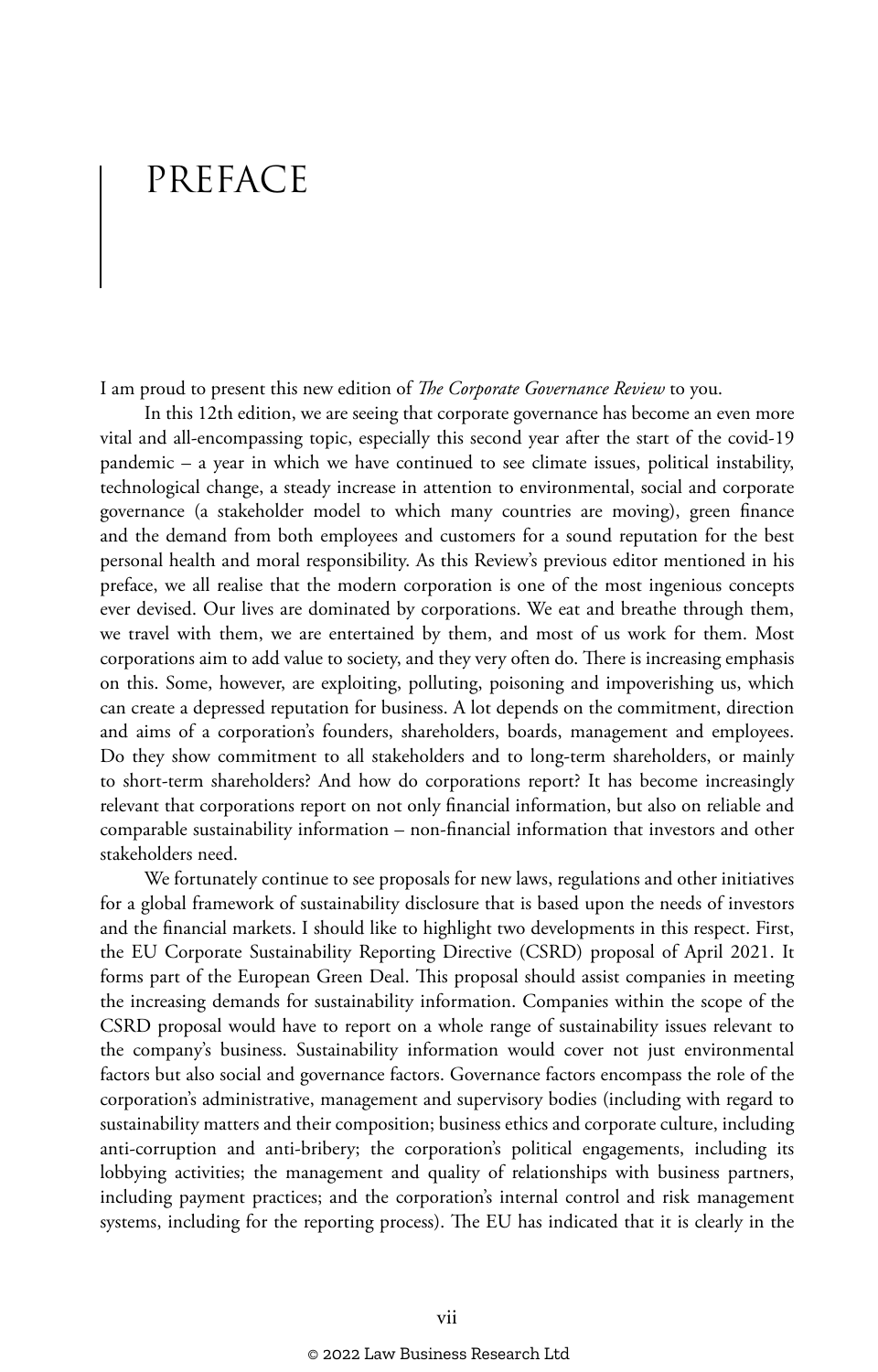interest of the EU and European companies and investors to have standards that are globally aligned, and has indicated that EU standards should aim to incorporate the essential elements of globally accepted standards currently being developed.

This touches upon the second development I want to mention. The trustees of the IFRS Foundation announced the formation of the International Sustainability Standards Board (ISSB) on 3 November 2021 at COP26 in Glasgow. The ISSB will develop – in the public interest – standards that will result in a high-quality, comprehensive global baseline of sustainability disclosures focused on the needs of investors and the financial markets. The aim of the ISSB's standards is to cover important sustainability topics (environmental, social, governance – ESG) on which investors would like to be informed. Climate-related information will be dealt with first, given the urgency in this field. The ISSB has indicated that it will build on the work of existing investor-focused reporting initiatives to become the global standard-setter for sustainability disclosure for the financial markets. These two initiatives – on a regional and a global scale – may prove to bring about a sea change in the way corporations report and – maybe – conduct their business.

Each country has its own laws, codes and measures; however, the chapters in this Review also show a convergence. Understanding differences leads to harmony. The concept underlying the book is that of a one-volume text containing a series of reasonably short, but sufficiently detailed, jurisdictional overviews that permit convenient comparisons, when a quick first look at key issues would be helpful to general counsel and their clients.

My aim as the new editor of this Review will continue to be to achieve a high quality of content so that the Review will be seen as an essential reference work in our field. To meet the all-important content quality objective, it was a condition *sine qua non* to attract as contributors colleagues who are among the recognised leaders in the field of corporate governance law from each jurisdiction.

I would like to thank my partner and wonderful colleague Willem Calkoen for his outstanding work over the past years as editor of this Review. It is an honour to take over from him, and I fully realise that I have some big shoes to fill. For now, I would like to thank all the contributors who have helped with this project. I hope this book will give you food for thought. Further editions of this work will obviously benefit from the thoughts and suggestions of its readers. We will be extremely grateful to receive comments and proposals on how we might improve the next edition.

#### **Petra Zijp**

NautaDutilh Amsterdam, The Netherlands March 2022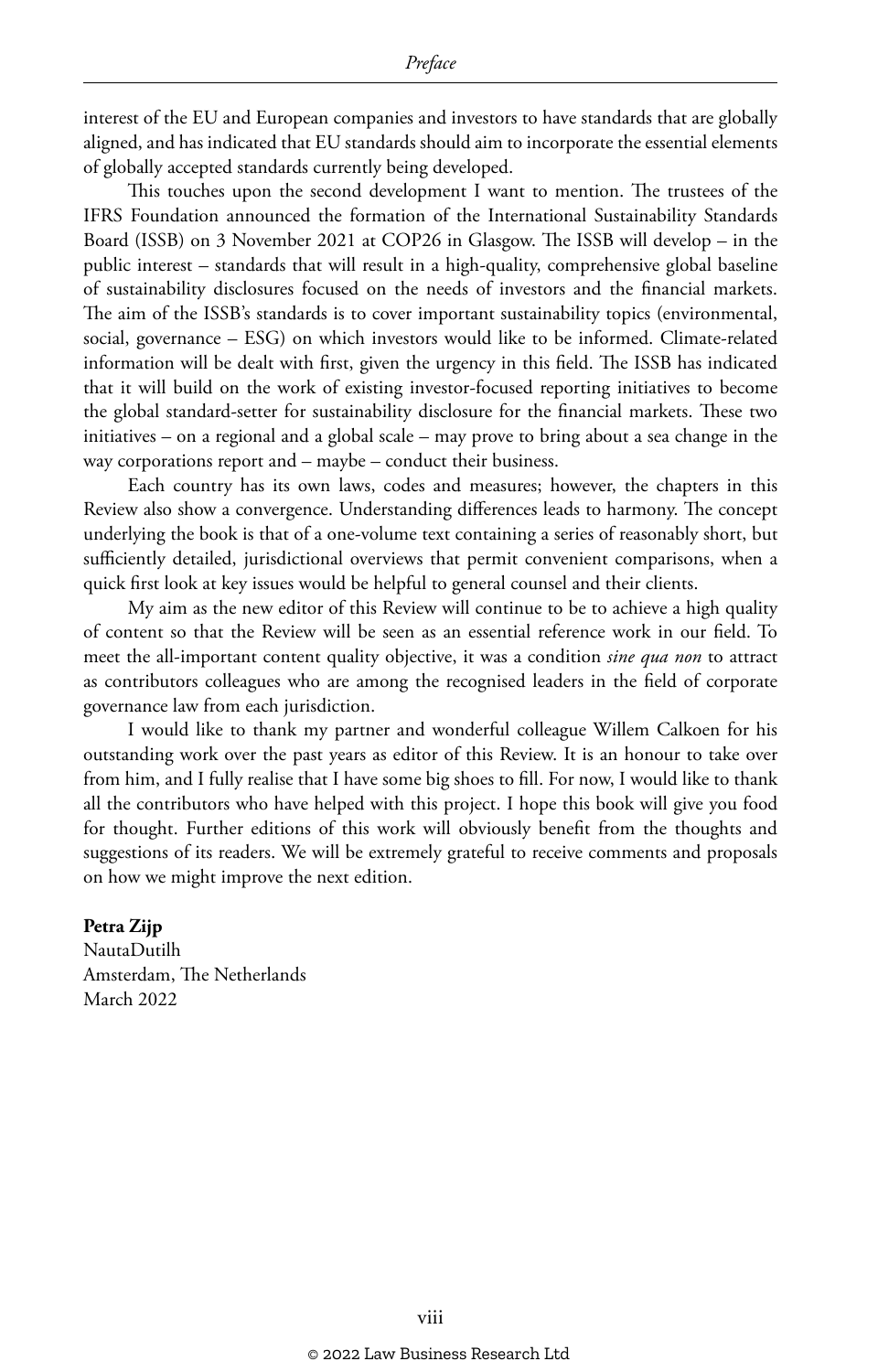**Chapter 10**

### IRELAND

*Paul White and Michelle McLoughlin*<sup>1</sup>

#### **I OVERVIEW OF GOVERNANCE REGIME**

The corporate governance of business organisations in Ireland is derived from a combination of corporate law,<sup>2</sup> statutory regulations and codes (for the most part non-binding). In addition, for privately owned corporations, although the governance architecture is explicitly dealt with in the constitutional documents and by-laws (known as the constitution or articles of association), it is also often addressed as a matter of contract between the shareholders in a shareholders' agreement. The primary legislation relating to companies in Ireland is the Companies Act 2014 (as amended) (Companies Act or 2014 Act).

For the purposes of this chapter, we focus on corporate governance in public or listed companies.

#### **i Corporate governance requirements for listed companies**

Companies listed on the principal Irish securities market, Euronext Dublin, are required to comply with both the UK Corporate Governance Code3 (the Corporate Governance Code) and the Irish Corporate Governance Annex (on a comply or explain basis).

The Irish Corporate Governance Annex asks for meaningful, evidence-based descriptions in annual reports of how the Code is applied rather than 'recycling' descriptions that replicate the wording of the Code.

Companies listed on the smaller Irish securities market, Euronext Growth, are encouraged to adopt a corporate governance code on admission to that market. They are required to publish details of the corporate governance code they have chosen to apply and how it complies with that code, or a statement that no code has been adopted, if that is the case. In practice, a number of these companies adhere to the Principles of Corporate Governance issued by the UK Quoted Companies Alliance.

#### **ii Banks and other financial institutions**

Banks and insurers in Ireland follow, on a statutory and mandatory basis, separate corporate governance requirements issued by the Central Bank of Ireland (CBI). Banks are required to follow the Corporate Governance Requirements for Credit Institutions 2015 (the Credit Institutions Requirements) and insurance undertakings follow the Corporate

<sup>1</sup> Paul White is a partner and Michelle McLoughlin is a knowledge lawyer at A&L Goodbody LLP.

<sup>2</sup> A mixture of primary legislation and common law.

<sup>3</sup> The updated Corporate Governance Code applies to accounting periods beginning on or after 1 January 2019.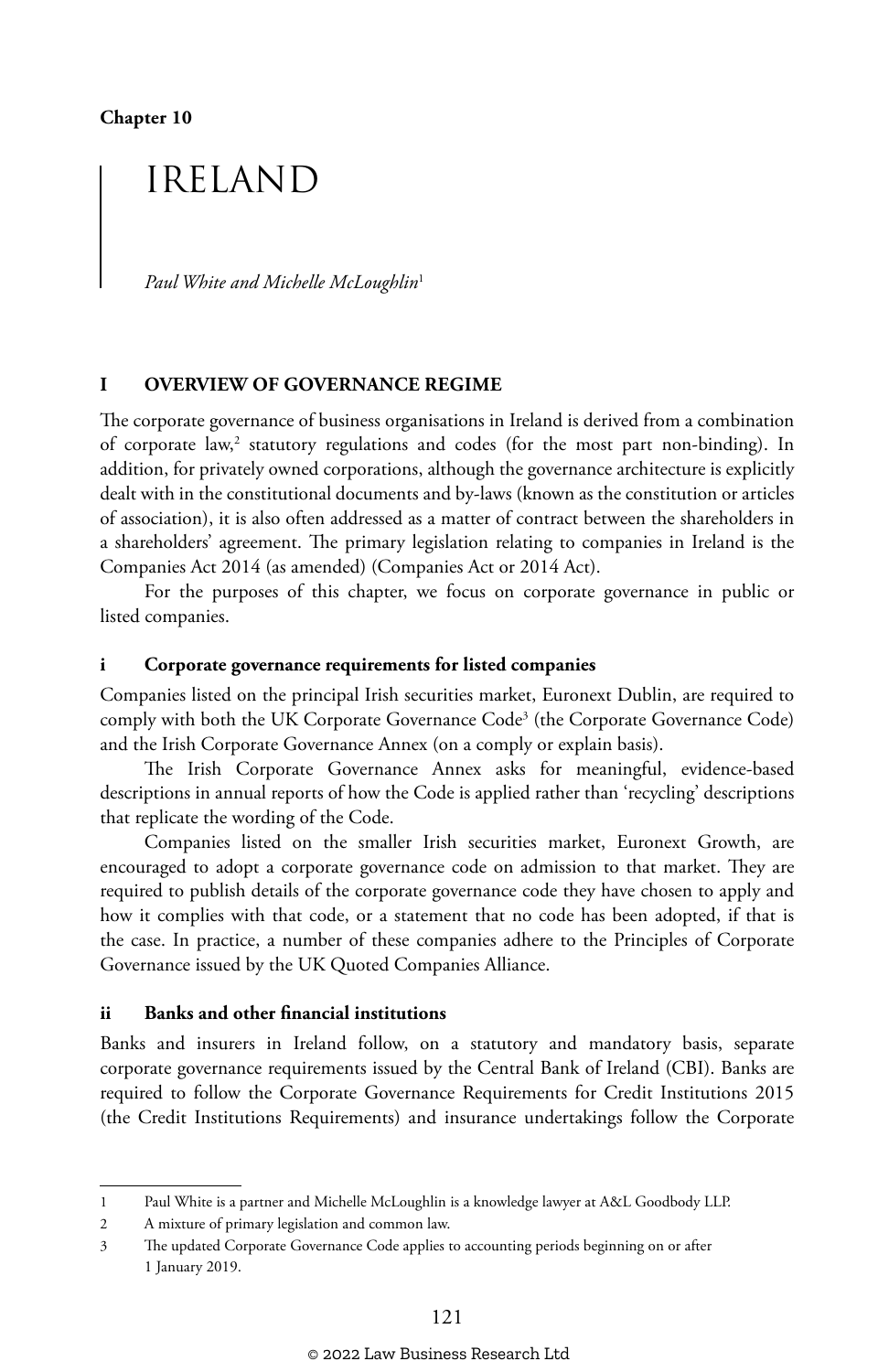Governance Requirements for Insurance Undertakings 2015 (the Insurance Undertakings Requirements). Captive insurance and reinsurance undertakings are required to follow the Corporate Governance Requirements for Captive Insurance and Captive Reinsurance Undertakings 2015.

The significance of the Credit Institutions Requirements and the Insurance Undertakings Requirements (together, the CBI Requirements) is that they are mandatory; in other words, the comply or explain approach to compliance does not apply.

The CBI Requirements include the following:

- *a* boards must have a minimum of seven directors in major institutions and a minimum of five in all others;
- *b* requirements on the role and number of independent non-executive directors (including internal and external evaluation, training and professional support);
- *c* criteria for director independence and consideration of conflicts of interest;
- *d* limits on the number of directorships that directors may hold in financial and non-financial companies to ensure they can comply with the expected demands of board membership of a credit institution or insurance company;
- *e* clear separation of the roles of chair and chief executive officer;
- *f* a prohibition on an individual who has been a chief executive officer, director or senior manager of an institution during the previous five years from becoming chair of that institution;
- *g* a requirement that board membership is reviewed at a minimum every three years;
- *h* a requirement that boards set the risk appetite for the institution and monitor adherence to this on a continuing basis;
- *i* minimum requirements for board committees, including audit and risk committees;
- *j* prescriptive measures around how and when board meetings must be held, and attendance at board meetings by directors;
- *k* a requirement for an annual confirmation of compliance to be submitted to the CBI;
- *l* the use of video-conferencing when a director cannot attend a meeting; and
- *m* the audit committee as a whole must have relevant financial experience, and one member must have an appropriate qualification.

Corporate governance themes such as diversity and risk are also reflected in the CBI Requirements. For example, the Credit Institutions Requirements provide that a chief risk officer must be appointed to oversee the institution's risk management function, and that a risk committee must be established. The chair of this committee must be a non-executive director and the committee must be composed of a majority of non-executive directors. The audit and risk committees must have a minimum of three members.

The board or nomination committee is also required to establish a written diversity policy for consideration in future board appointments.

#### **II CORPORATE LEADERSHIP**

The principal leadership role for any company is performed by the board of directors. The role of the director is governed principally by the 2014 Act, the primary source of corporate law in Ireland, and by principles established by case law (in this regard, English case law is generally regarded as having persuasive authority in Ireland in many areas). This body of law is further supplemented by a growing suite of statutory regulations, codes and guidelines,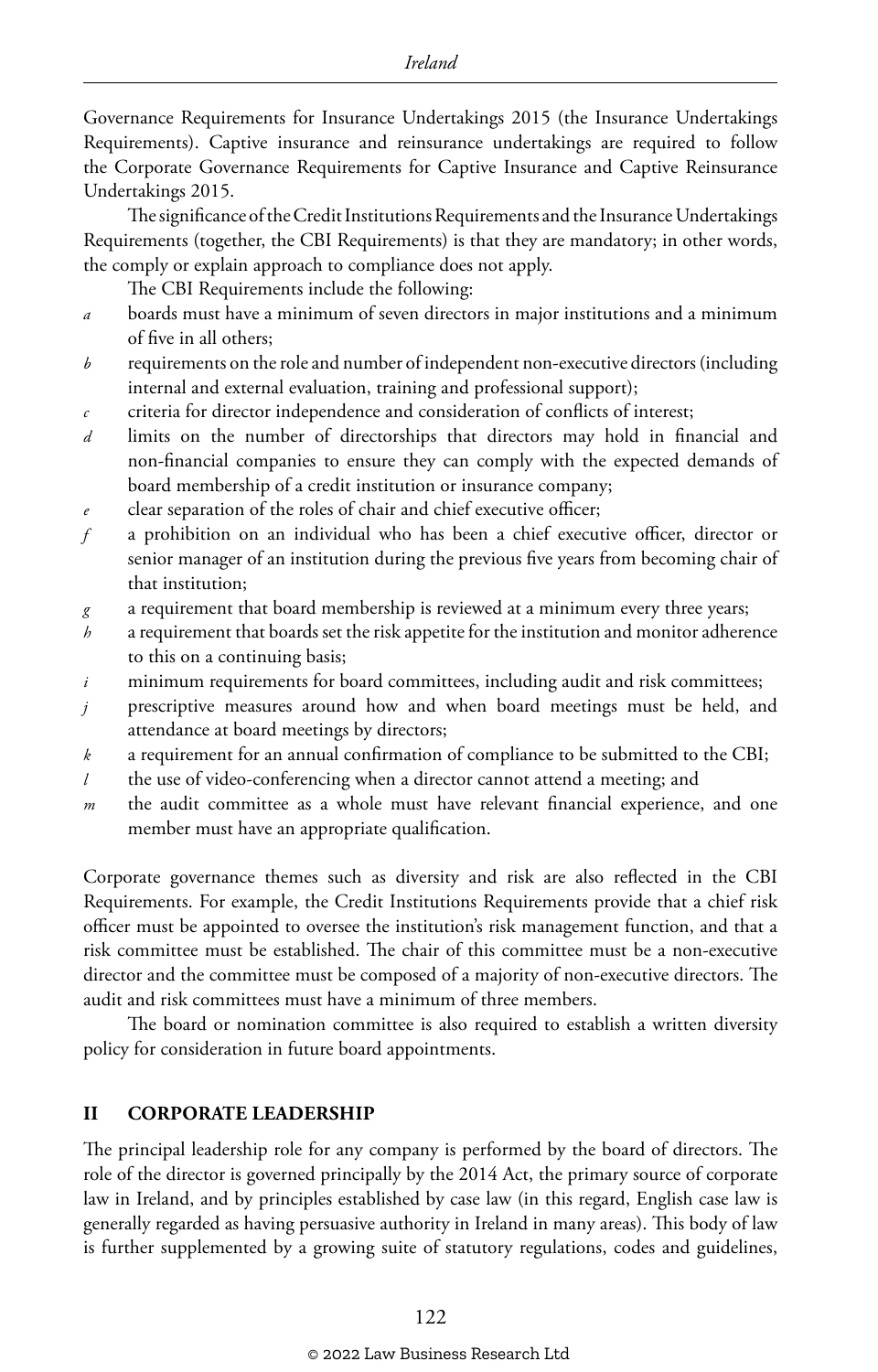many of which are mentioned elsewhere in this chapter. Below is a brief (and non-exhaustive) discourse on some of the more significant aspects of the law surrounding directors and the structures and practices of boards in Ireland.

#### **i Board structure and practices**

#### *One-tier structure*

Generally, the board of directors of an Irish company is structured as a one-tier body (usually comprising both executive directors and non-executive directors), unlike in other jurisdictions where two-tier structures are more common. Irish law does not prohibit the two-tier board, but it does not arise in practice: were it to do so, directors would be likely to face the same liability regardless of their position within a two-tier board system.

#### *Composition of the board*

Every Irish public company must currently have at least two directors, but the articles of association of the company (i.e., its constitution) may provide for a greater minimum number (as may any applicable corporate governance code that applies to the company). Since the enactment of the Companies Act, private companies limited by shares are permitted to have a sole director, but they must also have a separate company secretary. A body corporate is prohibited from becoming a director of an Irish company. As in other jurisdictions, a public company or a large private company will generally have a combination of executive and non-executive directors on its board, whereas a small private company will generally have all executive directors.

#### *Legal responsibilities of the board*

The root source of all corporate authority lies with the shareholders. However, as in other jurisdictions, shareholders generally delegate the management of the company to the board of directors and allow them to exercise all the powers of the company except a specific number of matters that must, under statute, be exercised by the shareholders.

#### *Chair*

Although the chair of a company has specific roles (and, to an extent, responsibilities), including chairing the board of directors and shareholder meetings, he or she does so as a director. As a director, he or she is subject to the same duties and has the same authority as that of any other board member. If a company adopts a standard constitution or articles of association, the chair will enjoy an additional vote in the event of an equal number of votes being cast in respect of any matter at board level.

Significantly, for companies listed on Euronext Dublin, the Corporate Governance Code contains a number of provisions relating to the role of chair.

#### *Delegation of board responsibilities*

The board of directors may delegate its authority to an individual director, to employees or to committees established by the board. Having delegated powers, the directors are not absolved from all responsibility in relation to the delegated actions, as the directors will continue to be under a duty to investigate the operations of the company diligently and with skill.

It is open to a director, subject to the constitution or articles of association of the company, to appoint an alternative director to fulfil his or her duties on his or her behalf,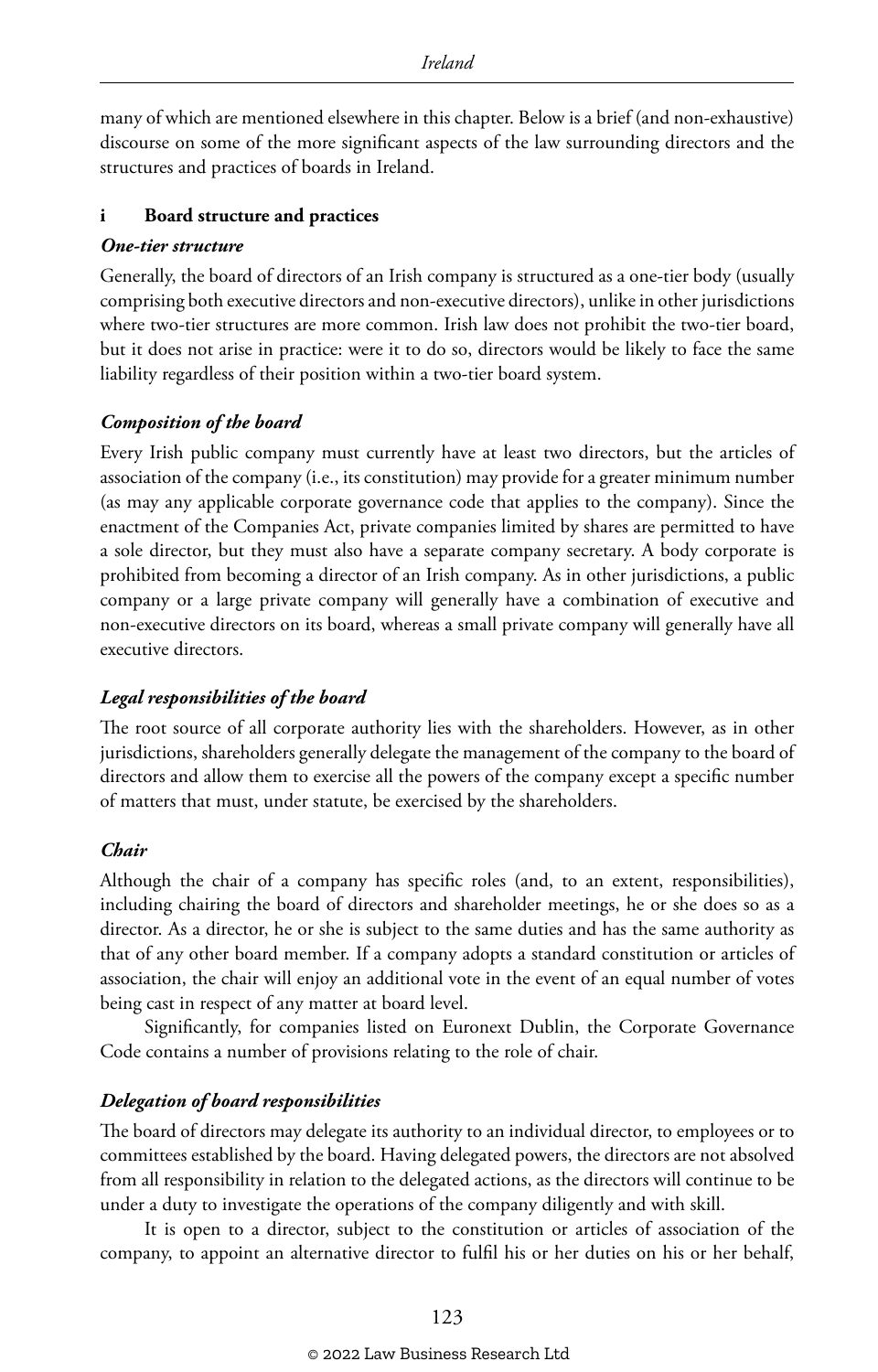generally in relation to a specific action or period. Whereas the alternative director is personally liable for his or her own actions, the appointing director again is not absolved and can be held responsible with the alternative director.

#### *Chief executive officer*

Irish law is not particularly prescriptive in relation to the role of managing director or chief executive officer. In general, the powers of the chief executive officer are not fixed by law, but depend instead on the terms of the service agreement agreed from time to time between the board and the chief executive.

To ensure that there is a clear division of responsibilities between the running of the board and the running of the company's business, the Corporate Governance Code and CBI Requirements (among others) recommend that the role of chair and chief executive officer should not be fulfilled by the same individual.

#### *Committees of the board*

Irish companies commonly delegate certain matters to committees established by the board. Under Irish company law, public limited companies are required to establish an audit committee. The Listing Rules of Euronext Dublin require that certain listed companies are further required to constitute certain other governance committees.<sup>4</sup> Credit institutions, insurance or reinsurance undertakings and other regulated entities are subject to separate requirements under applicable authorisation regimes.

#### *Board and company practice in takeovers*

The two principal sources of responsibility imposed on directors of a company in the course of a takeover offer are common law and the Rules of the Irish Takeover Panel (the Takeover Rules), which have the force of law in Ireland. Two other important sources of duties and obligations are the Listing Rules and the Companies Act.

The Takeover Rules, in particular, cover a wide range of matters concerning takeovers and the principles underpinning the Takeover Rules envisage substantive offers for the company being generally considered by the shareholders (as opposed to the board alone). It is the responsibility of each company director, whether executive or non-executive, to ensure, so far as he or she is reasonably able, that the Takeover Rules are complied with during offer periods. The Takeover Rules prohibit a company from taking any action that might frustrate the making or implementation of an offer for the company, or depriving the shareholders of the opportunity of considering the merits of such an offer at any time during the course of the offer or at any earlier time at which the board has reason to believe that the making of such an offer may be imminent.

#### **ii Directors**

#### *Non-executive or outside directors*

Under Irish law, no distinction is drawn between the non-executive director and any other director, so non-executive directors owe the same duties as other directors to the company, its creditors and employees.

<sup>4</sup> See Section III.ii for further information.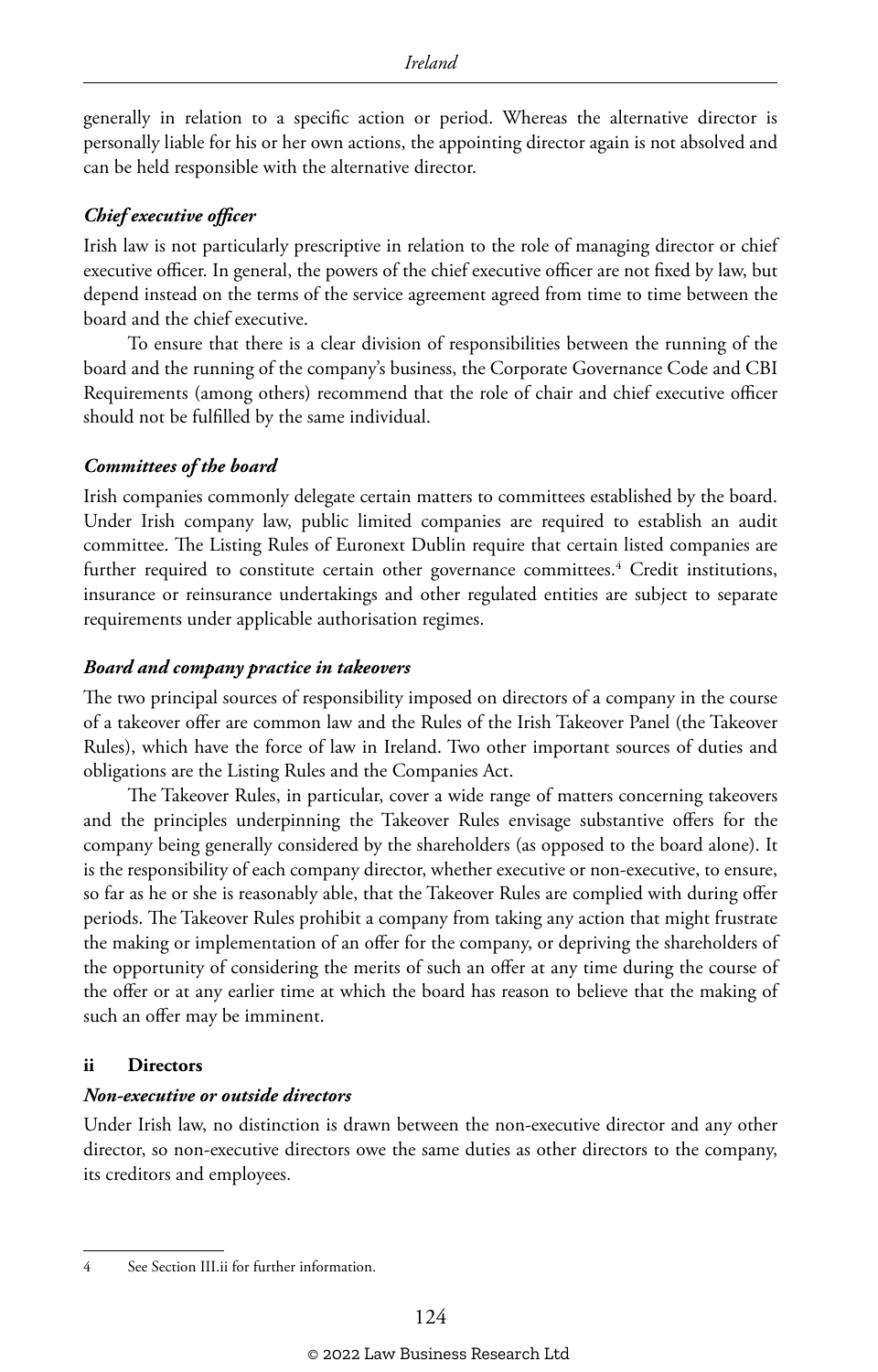When non-executive directors are appointed on the nomination of a third party, most commonly a shareholder, the nominee is entitled to have regard to the appointer's interests, but only to the extent that they are not incompatible with his or her duty to act in the interests of the company.

The non-executive director role has attracted much attention in terms of the importance of the role as an independent watchdog. The Corporate Governance Code, for example, requires the non-executive directors of listed companies to constructively challenge board strategy. In addition, it recommends that the board should appoint one independent non-executive director to be the senior independent director to provide a sounding board for the chair, and that the board should not agree to a full-time executive director taking on more than one non-executive directorship or the chair in a FTSE 100 company or equivalent Irish company (FTSE 350 equivalent).

#### *Duties of directors*

The duties of directors in Ireland are grounded in case law, legislation and related rules and codes. These duties, predictably, echo those in other jurisdictions.

A codified set of principal directors' duties has been in force under the Companies Act. The list of eight codified duties has its origins in the common law historically developed by the courts in Ireland and the United Kingdom.

The principal fiduciary duties of directors that have been enumerated in the Companies Act are:

- *a* to act in good faith in what the director considers to be in the interests of the company;
- *b* to act honestly and responsibly in relation to the conduct of the company's affairs;
- *c* to act in accordance with the company's constitution and exercise his or her powers only for the purposes allowed by law;
- *d* to not use the company's property unless authorised;
- to not restrict their power to exercise an independent judgement, unless approved or in other limited circumstances;
- *f* to avoid any conflicts of interest or competing duties unless permitted;
- *g* to exercise the reasonable care, skill and diligence of a person with his or her knowledge and experience; and
- *h* to have regard to the interests of the company's employees in general and of its members.

These duties are owed to the company and are enforceable by the company. The 2014 Act provides that these principles are based in common law and equitable principles, and that the new statutory duties must be interpreted and applied as such.

#### *Appointment, term of office, removal*

The appointment and removal of directors is generally governed by the company's constitution or articles of association. The right to elect directors is generally reserved to shareholders. The directors usually have the right to fill a casual vacancy, by a resolution of the directors passed at a board meeting or by unanimous written resolution of the directors, but this appointment might then, particularly with public companies, be subject to shareholders' confirmation at the next annual general meeting (AGM) after such an election. Under the Companies Act, the directors of a public limited company are required to retire by rotation unless the company's constitution provides otherwise. For listed companies to which the Corporate Governance Code applies, all the directors must be reappointed annually.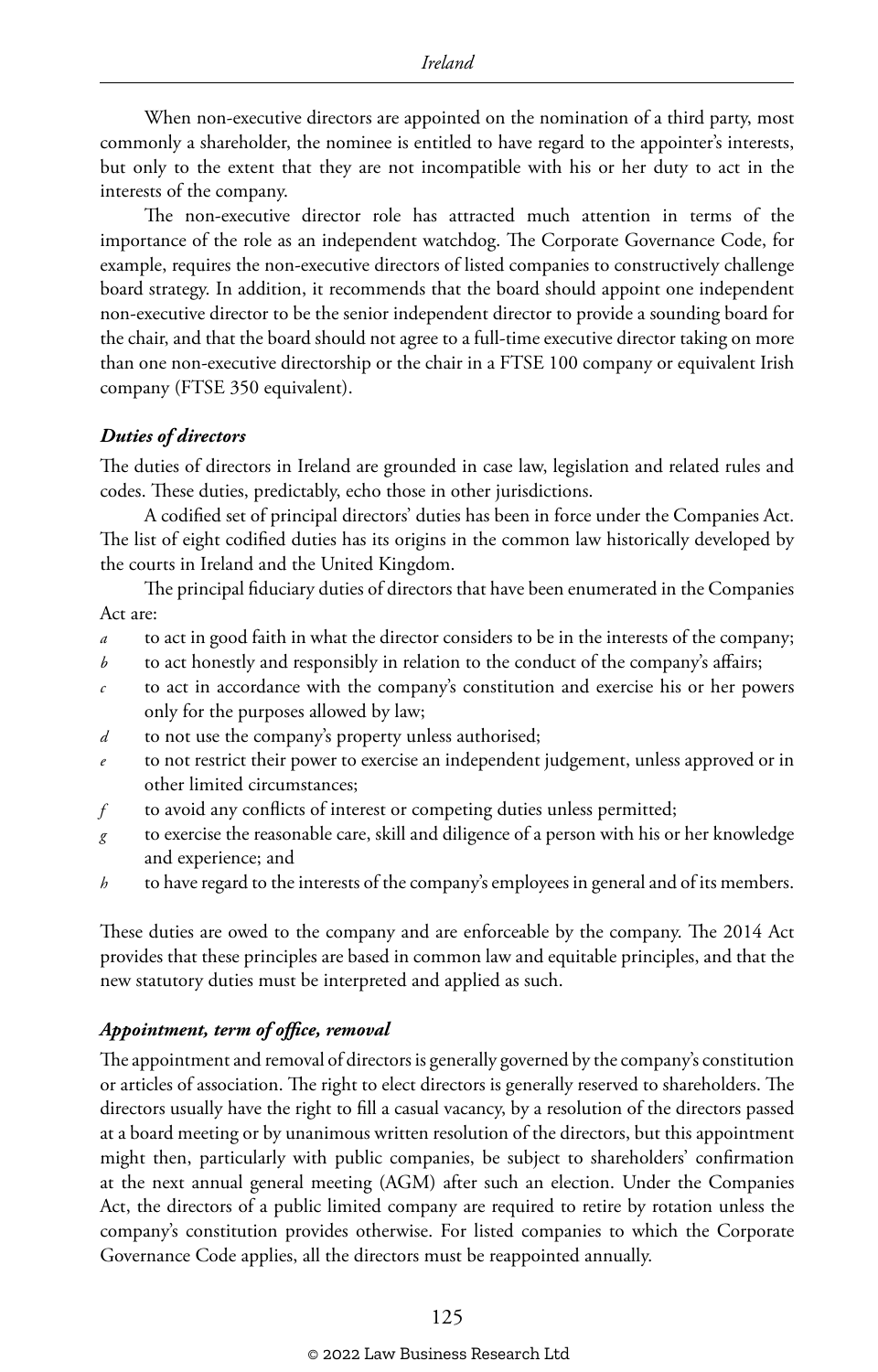Apart from the terms of the constitution or articles of association, shareholders also have a statutory right to remove directors by way of resolution passed by simple majority, subject to the directors' right to attend the shareholders' meeting in question and to make representations.

#### **III DISCLOSURE**

#### **i Financial reporting and accountability**

Companies are required to disclose details of their accounts at their AGM and in their annual return, which is filed with and publicly available at the Companies Registration Office. Under the Companies Act, related-party transactions that are material and have not been concluded under normal market conditions are required to be disclosed in the notes to the company's accounts.

Company accounts must be audited by a qualified auditor, and the auditor's report is distributed to shareholders and included in the annual return.

Companies with securities admitted to trading on a regulated market (in Ireland, this is Euronext Dublin) must disclose financial and other information to shareholders regularly. This requirement includes the publication of annual and half-yearly financial reports and the requirement to publish information that is disclosed to them by persons who have acquired or disposed of voting rights in the company.

The Companies Act provides a definition of a traded company for the first time in Irish law. A traded company includes a public limited company that has shares or debentures admitted to trading on a regulated market in an EEA member state.

Traded companies are required to include, in the directors' report, a corporate governance statement in respect of the financial year concerned. This statement must be included as a specific section of the directors' report and must include the following information:

- *a* a reference to the corporate governance code to which the company is subject, including all relevant information concerning corporate governance practices applied in respect of the company, which are additional to any statutory requirement, and details of where the text of the relevant corporate governance code is publicly available. If the company departs from the corporate governance code, details of this, and of the reasons for the departure, should be included;
- *b* a description of the main features of the company's internal control and risk management systems in relation to the financial reporting process;
- *c* information already required by the European Communities (Takeover Bids (Directive 2004/25/EC)) Regulations 2006 relating to the company's share and control structures (where the company is subject to this Directive);
- *d* the operation of the shareholders' meeting and its key powers, and a description of shareholders' rights and how they can be exercised; and
- the composition and operation of the board and its committees.

The company's auditors, when preparing their report to the members to be considered at the AGM, must establish that the corporate governance statement addresses the information required under the Companies Act, and provide an opinion on certain aspects of the report. Companies that comply with the CBI Requirements are also required to submit an annual compliance statement to the Central Bank of Ireland.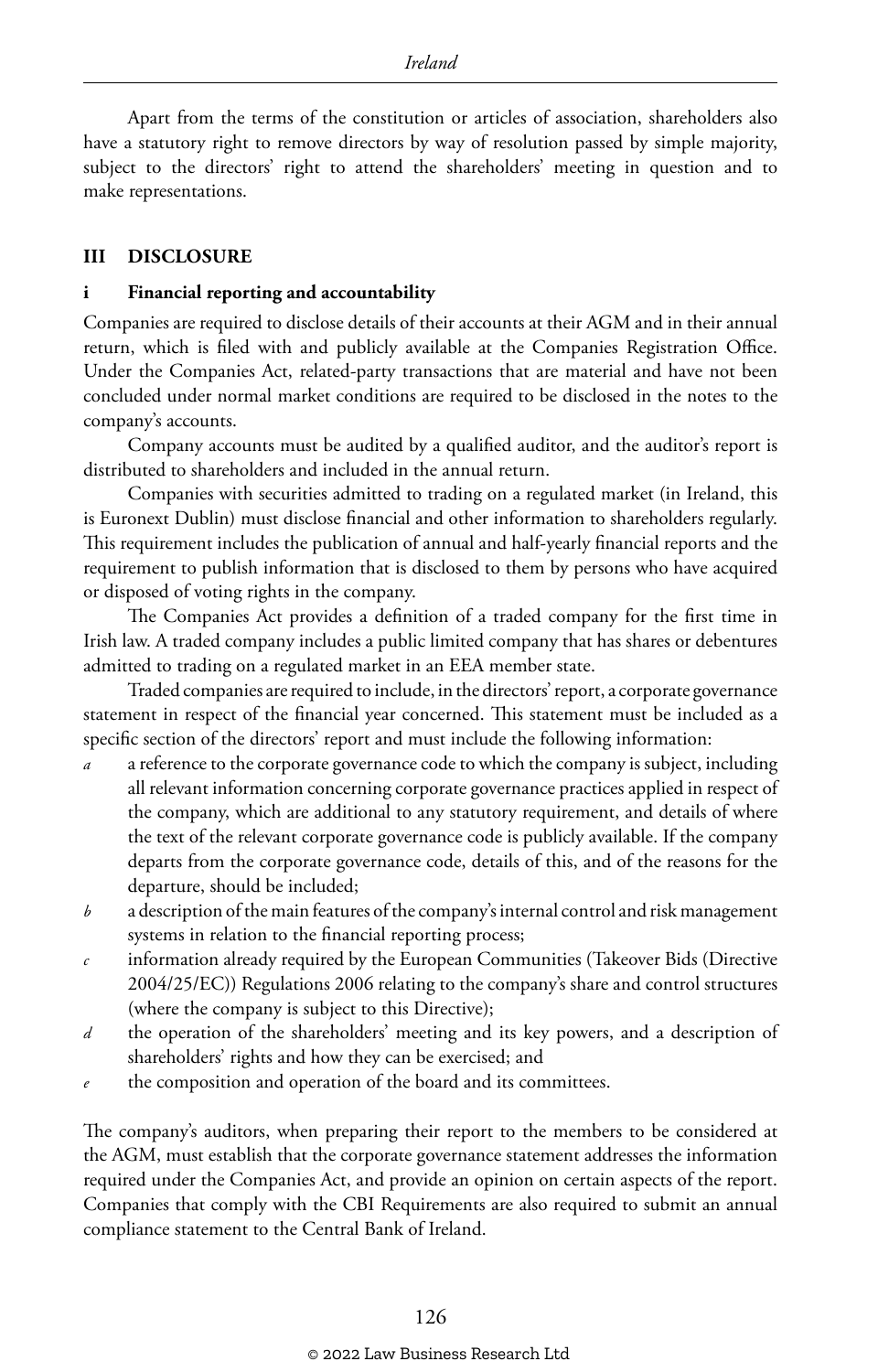#### **ii Audit committees**

The requirement for public interest entities (PIEs) to establish an audit committee has been in place in Ireland since the European Communities (Statutory Audits) (Directive 2006/43/EC) Regulations 2010 (the 2010 Regulations) were published, giving effect to Directive 2006/43/ EC on statutory audits.

Under the Companies Act, PIEs are defined as companies whose transferable securities are admitted to trading on a regulated market of any Member State, credit institutions, and insurance and reinsurance undertakings. The Companies Act provides that the directors of a PIE, with a number of exceptions, must establish an audit committee. The majority of members of the audit committee must be non-executive directors, who must have the requisite level of independence to enable them to contribute effectively to the committee's functions. Irish law provides for an exemption to this obligation for PIEs that are small or medium-sized enterprises and companies listed on an EU-regulated market (such as Euronext Dublin) with an average market capitalisation of less than  $\epsilon$ 100 million for the previous three years.<sup>5</sup>

The responsibilities of the audit committee include:

- *a* informing the directors of the entity of the outcome of the statutory audit and explaining how the statutory audit contributed to the integrity of the financial reporting;
- *b* monitoring the financial reporting process;
- monitoring the effectiveness of the company's systems of internal control, internal audit and risk management; and
- *d* monitoring the statutory audit of the annual and consolidated accounts.

The Companies Act contains provisions on various aspects of auditing, including:

- *a* the approval of statutory auditors and audit firms;
- *b* the educational standards of auditors;
- *c* the establishment of a public register of auditors;
- *d* the independence of auditors; and
- arrangements regarding third-country auditors.

Under the Companies Act, large private companies that meet certain financial thresholds are required to have an audit committee on a comply or explain basis.

#### **iii Market disclosure**

Listed companies must also comply with certain disclosure requirements contained in the Listing Rules, the EU Market Abuse Regulation (MAR) (as implemented in July 2016) and the Takeover Rules. Pursuant to MAR, Irish listed companies are required to release inside information to the market without delay (except when limited circumstances exist for deferring this information). Under MAR, companies are required to put systems in place to ensure both their initial and their continuing compliance with market abuse legislation. MAR also introduces more significant record-keeping and reporting obligations when market disclosure has been delayed.

<sup>5</sup> This latter exemption does not apply to any captive insurance or reinsurance undertaking owned by a credit institution or with securities admitted to trading on a regulated market.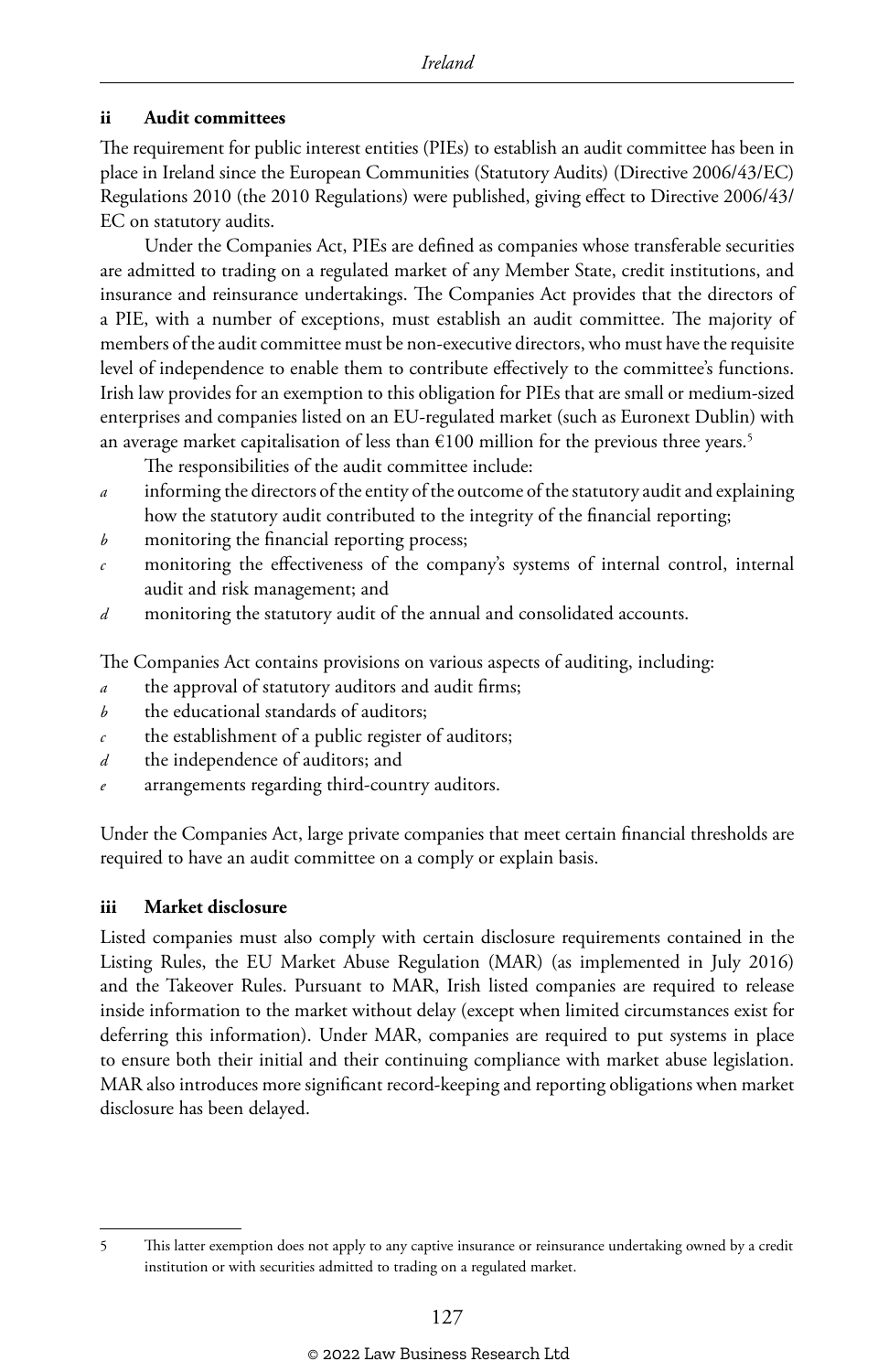#### **iv Disclosure of share interests**

Under the Companies Act, directors, shadow directors and company secretaries must disclose to the company, in writing, interests they have in shares and debentures in the company, its subsidiary or holding company. Specifically, they must disclose the subsistence of their interest, the number of shares of each class and the number of debentures of each class of the company, subsidiary or holding company at or above 3 per cent. Certain transactions and arrangements between directors and persons connected to them, and the company or its subsidiary, must also be disclosed in the company's accounts.

In addition, persons discharging managerial responsibilities are obliged to disclose their interests and those of close family members in shares of companies whose shares are admitted to trading on a regulated market, under the MAR. Under the Transparency Regulations and related Central Bank Transparency Rules, major shareholders in issuers whose shares are admitted to trading on a regulated market in Ireland must disclose the voting rights held by them.

#### **v Beneficial ownership**

The European Union (Anti-Money Laundering: Beneficial Ownership of Corporate Entities) Regulations 2019 (the Regulations) came into force on 22 March 2019 and brought Ireland's beneficial ownership rules for corporates in line with the Fourth Anti-Money Laundering Directive, as amended by the Fifth Anti-Money Laundering Directive.

Corporate and legal entities are required to file information about their beneficial owners (of more than 25 per cent) with a central beneficial ownership register. The central register in Ireland is maintained by the Companies Registration Office.

Listed companies are not required to comply with the Regulations, as they are subject to disclosure requirements that are consistent with this law.

#### **vi Non-financial and diversity information**

Directive 2014/95/EU on disclosure of non-financial and diversity information by certain large undertakings and groups was implemented in Ireland in July 2017, by means of the European Union (Disclosure of non-financial and diversity information by certain large undertakings and groups) Regulations 2017.

The Directive amended the Fourth and Seventh Accounting Directives on Annual and Consolidated Accounts<sup>6</sup> by including new provisions on the disclosure of non-financial information, and new provisions on boardroom diversity.

The Regulations provide for two separate reporting requirements, as follows:

- *a* The directors of companies that are categorised as public interest entities and large, and that have more than 500 employees, and companies that are ineligible entities (companies that do not qualify for audit exemptions) must include a statement containing specific non-financial information in the company's directors' report. The non-financial statement must include information about environmental, social and employee matters, respect for human rights and bribery and corruption. If a company does not have policies in any of these areas, it must explain why not.
- *b* Large traded companies must include a diversity report in their company's corporate governance statement. The report must include a description of the company's diversity

<sup>6</sup> Directives 78/660/EEC and 83/349/EEC, respectively.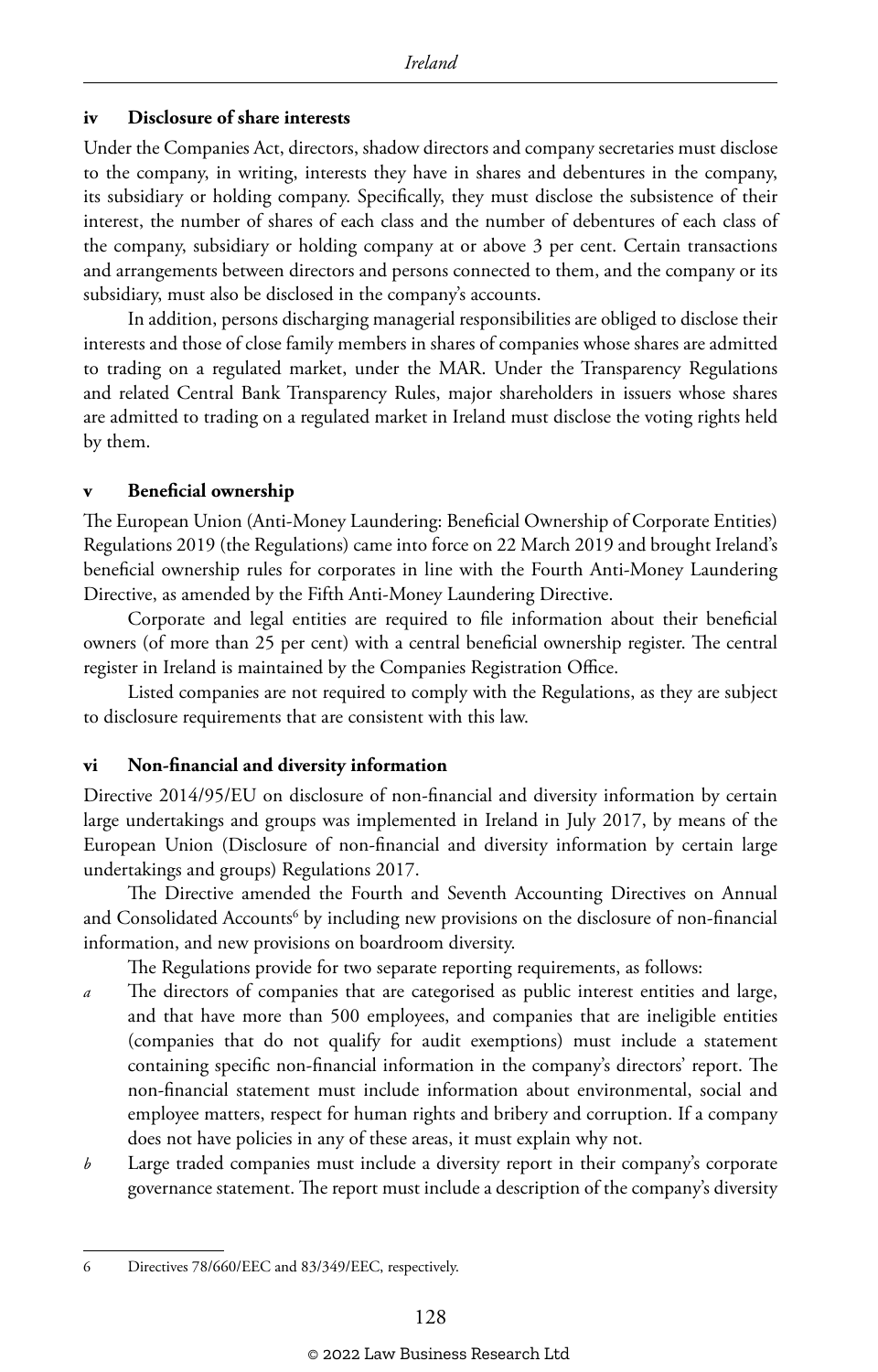policy, and must contain information on the age, gender or educational and professional backgrounds of board members. If a company does not have a diversity policy, it must explain why not.

The Regulations apply to financial years beginning on or after 1 August 2017.

#### **IV CORPORATE SOCIAL RESPONSIBILITY/ESG**

There are no specific legal requirements or guidance in Ireland regulating corporate social responsibility. However, Irish companies are increasingly aware of corporate social responsibility issues. Most public listed companies acknowledge the need for and benefits of providing information to shareholders and the public on corporate social responsibility.

#### **V SHAREHOLDERS**

There has been a global move towards enhanced rights for shareholders. A significant development in shareholders rights, and one that Ireland shares with its EU neighbours, is the Shareholders Rights Directive, $^7$  implemented in Ireland by the Shareholders' Rights (Directive 2007/36/EC) Regulations 2009.

Directive (EU) 2017/828, amending Directive 2007/36/EC, has been implemented in Ireland by the European Union (Shareholders' Rights) Regulations 2020 and came into operation on 30 March 2020.

Among the provisions of note are the right for companies to be able to identify their shareholders, the transmission of information between companies and shareholders, and provisions concerning remuneration policies of directors. These provisions substantially reflect current practice in the Irish market, which has been developed as a result of Irish listed companies that are also listed on the London Stock Exchange opting to comply with the position in the United Kingdom on a number of these issues.

#### **i Shareholder rights and powers**

#### *Equality of voting rights*

Every registered shareholder entitled to attend meetings of an Irish company is also entitled to vote on any shareholder matter, unless the company's constitution or articles of association, or the terms of issue of the shares, dictate otherwise. Many private companies in Ireland have only one class of ordinary shares in issue, with each share carrying equal rights in relation to voting and dividends, and on a winding-up. However, it is also quite common for an Irish company to introduce different classes of shares, for example voting and non-voting, or a share class that might attach weighted voting rights either generally or on a particular matter.

Rights accrue only to those persons who are registered in the register of members of the company and not to beneficial holders. There is some suggestion that direct and indirect holders of shares may be given equal rights in the future, but this has yet to materialise.

<sup>7</sup> Directive 2007/36/EC of 11 July 2007 on the exercise of certain rights of shareholders in listed companies.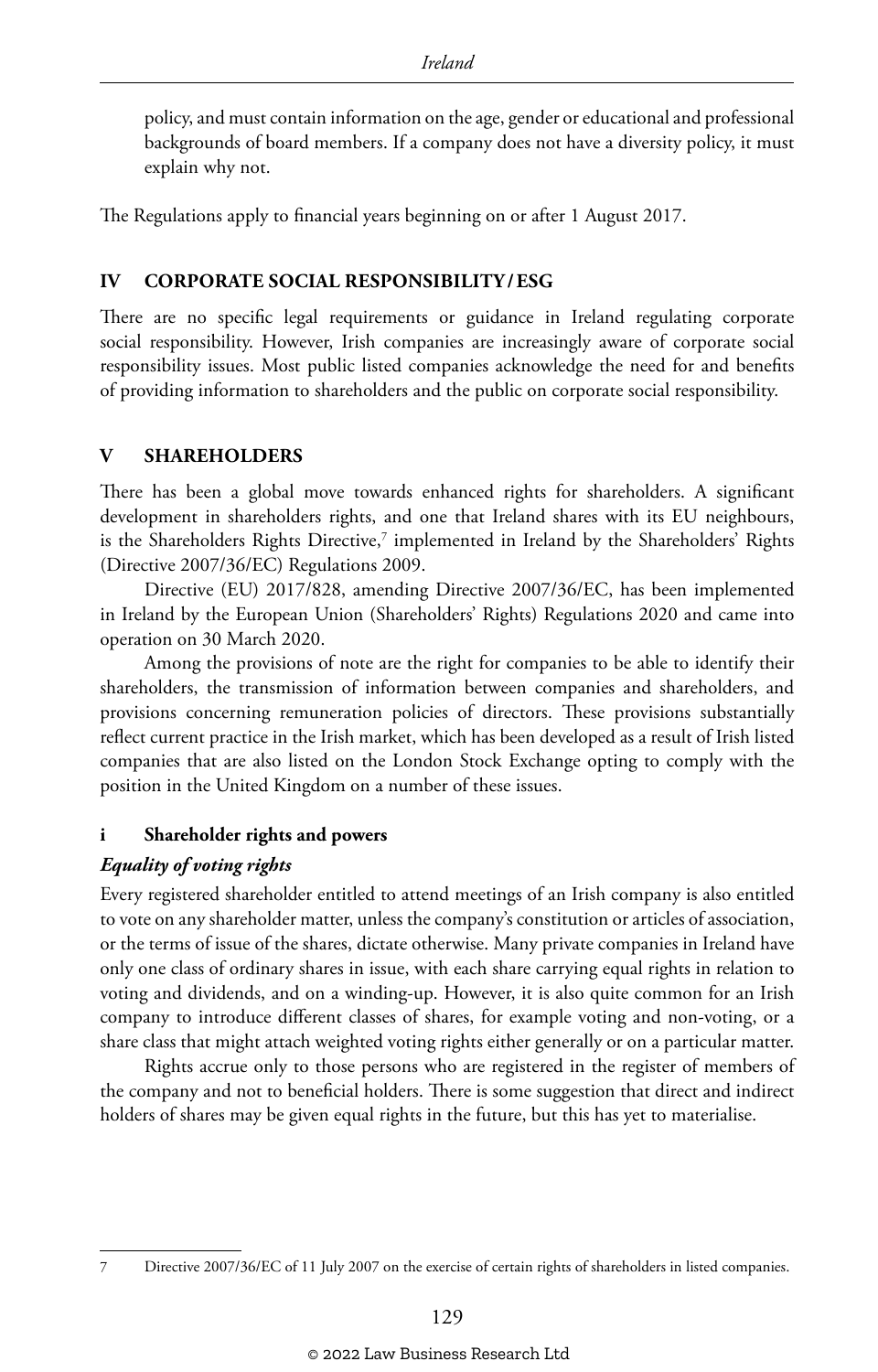#### *Other rights of shareholders*

Shareholders in Irish companies enjoy all the usual rights associated with membership of a company, for example the right to receive copies of financial information, pre-emption rights and the right to wind up the company.

Shareholders of some Irish listed companies also enjoy certain additional and enhanced rights. For example, under the Companies Act, a general meeting can be called by members representing only 5 per cent of the voting capital of a company listed on Euronext Dublin (10 per cent for companies listed on the smaller Euronext Growth). In addition, members holding 3 per cent of the issued capital of a company listed on Euronext Dublin, representing at least 3 per cent of its total voting rights, have the new right to put items on the agenda and table draft resolutions to be adopted at AGMs. Listed companies are allowed to offer members participation in and voting at general meetings by electronic means (although there is likely to be debate about exactly what this means) and will also be allowed to offer the possibility of voting by correspondence in advance. However, neither of the latter provisions is mandatory, and companies are merely permitted to provide these facilities.

#### *Decisions reserved to shareholders*

Generally, shareholders do not have a role in deciding or approving operational matters, regardless of size or materiality. An exception to this principle arises under the Listing Rules in relation to large transactions.

Under Irish law, there is a list of structural matters that are reserved to be decided by the shareholders by ordinary resolution (or a simple majority) of those who vote. Examples include the consolidation or subdivision of shares, the payment of compensation to former directors and the purchase 'on market' of the company's own shares. Certain other actions are also reserved but require a special resolution (or 75 per cent of the votes). Examples of these matters include the alteration of the constitution of the company, the giving of financial assistance in connection with the purchase of the company's own shares and the reduction of share capital.

#### *Rights of dissenting shareholders*

A number of remedies are open to disgruntled shareholders under Irish law. Perhaps the remedy that is most often talked about is the statutory right of minority shareholders to seek potentially far-reaching redress on the grounds of majority shareholder oppression, where shareholders can apply to court to have a forced sale of the company or to have the company wound up on just and equitable grounds. It must be shown that the act or measure complained of has as its primary motive the advancement of the interests of the majority shareholders as opposed to the interests of the company as a whole. Mere dissent by a minority is insufficient to support a claim for redress. The Companies Act permits the courts to award a wide range of remedies, including forced sale, winding up and compensation for any loss or damage as a result of oppressive conduct.

#### **ii Shareholder duties and responsibilities**

#### *Controlling shareholders*

The Irish company is legally separate from its shareholders, even its controlling shareholder. The powers, rights, duties and responsibilities of the controlling shareholder, as any other shareholder, will be determined by the terms of issue of the shares, the constitution or articles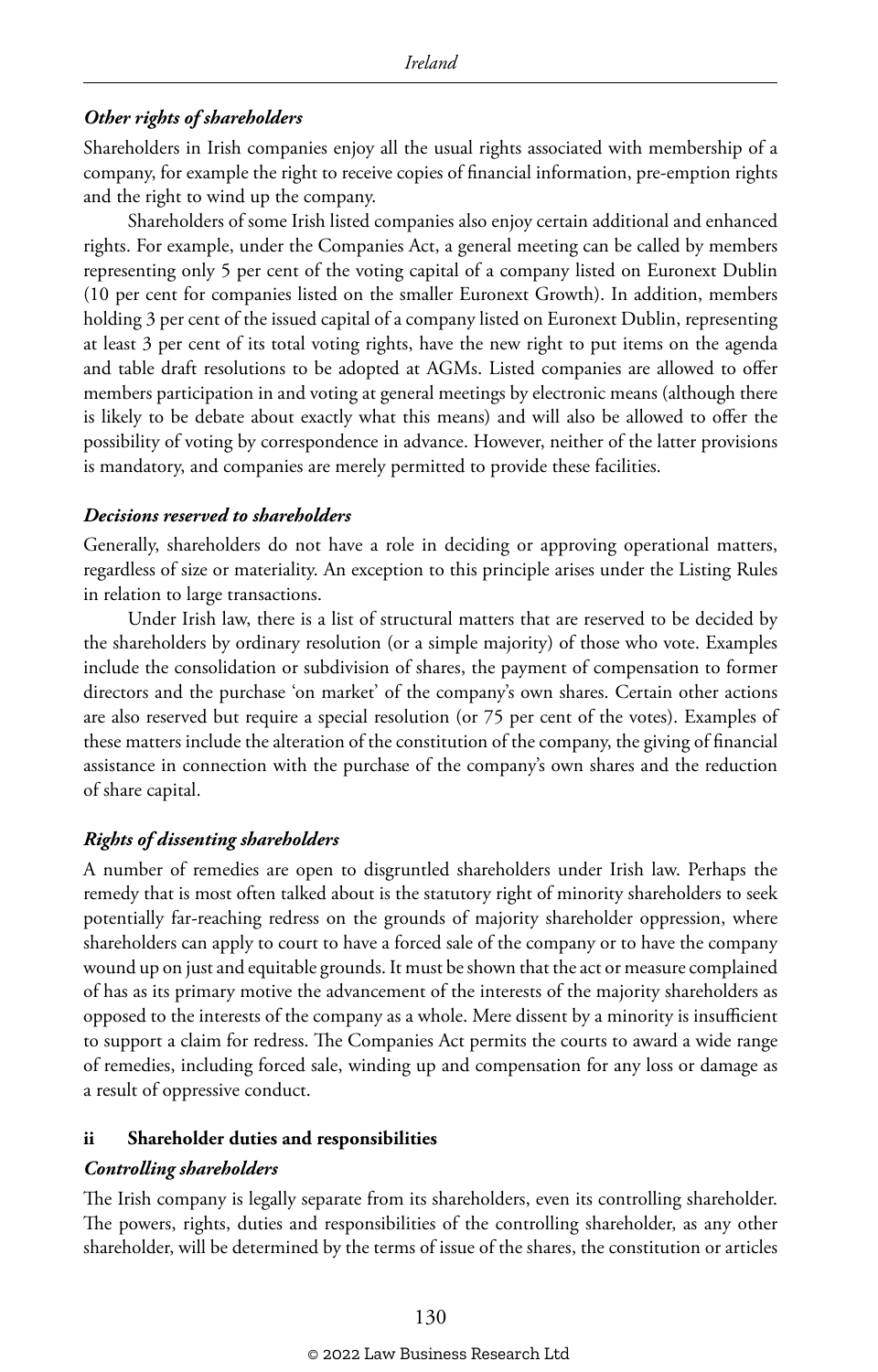of association of the company and any applicable shareholders' agreement. However, the actions of a controlling shareholder should always be measured in the context of the various remedies open to minority shareholders.

#### *Institutional investors*

Corporate governance is currently a key concern for institutional investors, and so many other interested parties. The UK Stewardship Code sets out good practice for institutional investors when engaging with UK listed companies and will be relevant to how those institutional investors engage with Irish listed companies. Although there are currently no plans to introduce a similar code in Ireland, it is likely that Irish institutional investors will view this Code as a standard of market practice in the area.

#### **iii Shareholder activism and shareholder remedies**

Shareholder activism is relatively underdeveloped in Ireland. However, there are a number of activist developments.

Aside from claims of minority oppression (above), the principal actions of activists tend to be to have the board removed or activist representatives appointed – or to have strategic direction given to the board at shareholder meetings.

#### **iv Takeover defences**

Certain takeover defence mechanisms may risk conflicting with the Irish Takeover Panel Rules. As a rule, in any defensive action, it is imperative that boards ensure that their actions do not amount to frustrating actions, and that a level playing field is afforded to all potential bidders and shareholders have an opportunity to consider the merits of an offer.

A company that has received a bid is not prevented from seeking alternative bids elsewhere (although this may possibly be subject to any inter-party agreement). The offer of the third party may be announced at any time except where the Takeover Panel directs that the third-party white knight make its intentions clear. In general terms, the directors must provide equality of information to all parties.

#### **v Contact with shareholders**

#### *Virtual and hybrid AGMs*

The Companies (Miscellaneous Provisions Covid-19) Act 2020 (the 2020 Act) was commenced on 21 August 2020 and at the time of writing will apply until 30 April 2022. The new measures derive, in part, from recommendations of the Irish Company Law Review Group put forward in response to difficulties faced by Irish companies during the covid-19 pandemic – notably virtual and hybrid shareholder meetings. It is expected that hybrid and virtual shareholder meetings will soon be recognised in general.

#### **VI OUTLOOK**

#### **New legislation**

#### *Companies (Corporate Enforcement Authority) Act 2021*

This Act, which is expected to commence in 2022, establishes a stand-alone authority with autonomy. It also introduces safeguarding measures to verify the identity of directors and incorporates some amendments in relation to shares and share capital.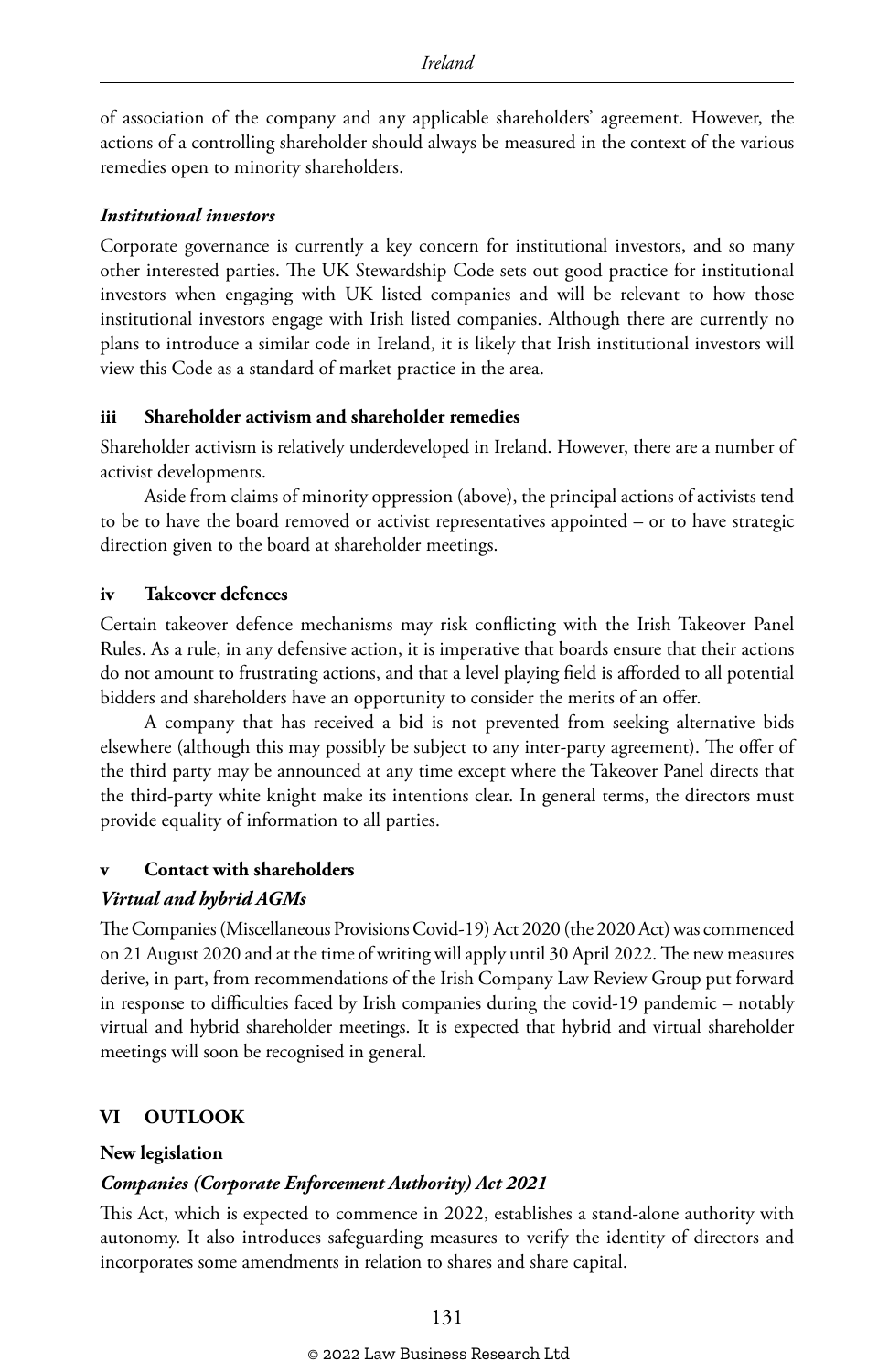#### *Gender Pay Gap Reporting Information Act 2021*

This Act, which is expected to commence in 2022 once regulations have been developed, will provide for mandatory reporting on the remuneration differences between female and male employees, including any bonuses, together with a statement to explain the reason for differences and the measures (if any) being taken or proposed to be taken to eliminate or reduce the differences. Initially it will apply to organisations with 250 or more employees.

#### *Investment Screening Bill*

Plans have been announced to draft an Investment Screening Bill to give full effect to the EU Regulation on foreign direct investment screening.8 Under the proposed legislation, the Minister for Enterprise, Trade and Employment will be able to assess, investigate, authorise, condition, prohibit or unwind foreign investments from outside the European Union, based on a range of security and public order criteria. At present, no such investment screening mechanism exists in Ireland.

<sup>8</sup> Regulation (EU) No. 2019/452 of 19 March 2019 establishing a framework for the screening of foreign direct investments into the Union.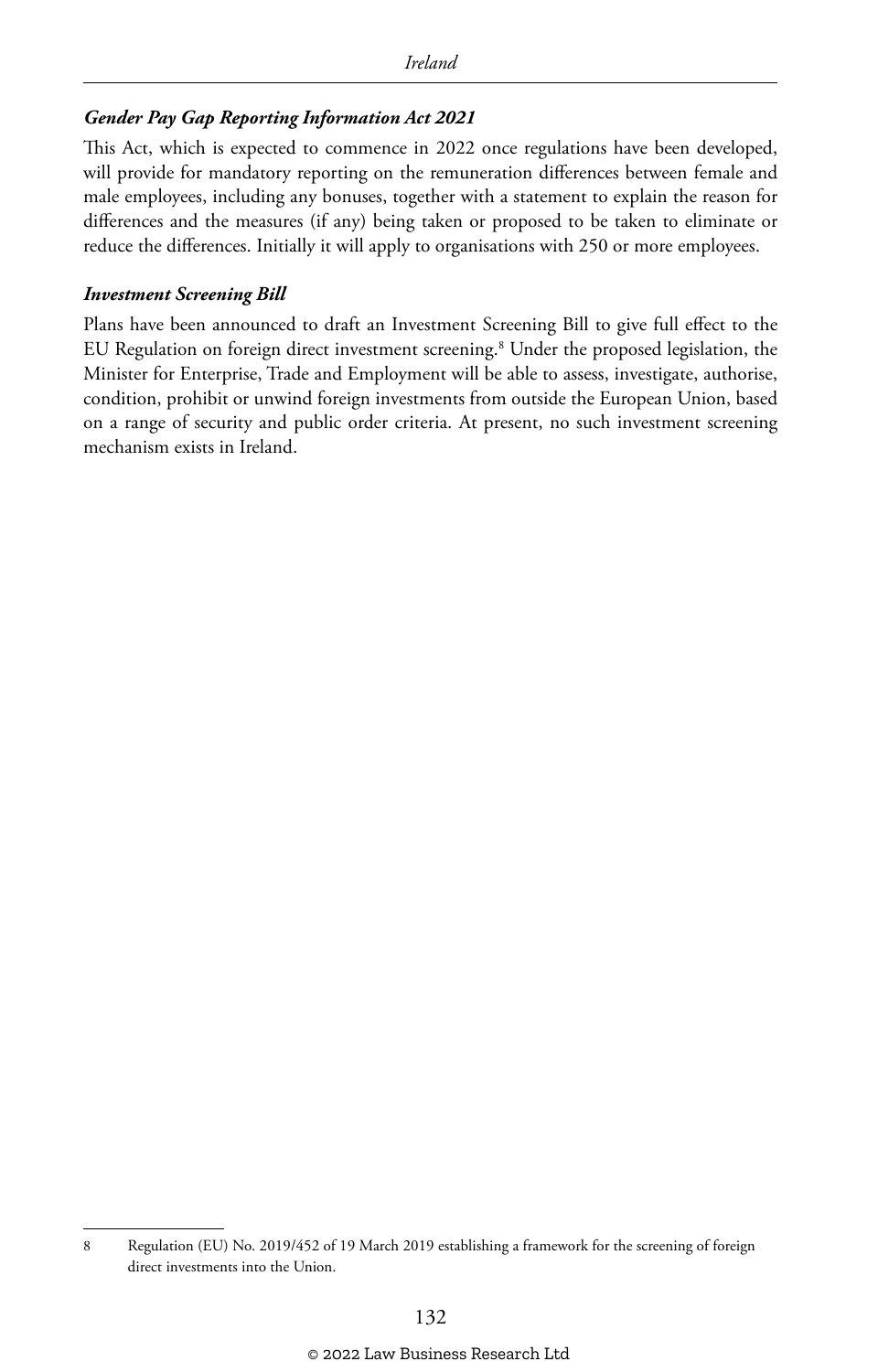# ABOUT THE AUTHORS

#### **PAUL WHITE**

#### *A&L Goodbody LLP*

Paul White is a partner in the corporate department, specialising in the areas of corporate and commercial law, mergers and acquisitions, corporate restructurings, corporate governance and corporate finance.

Paul was awarded 'Ireland Corporate Lawyer of the Year 2016' by Client Choice. He is recommended by a number of leading publications and directories, including *Best Lawyers*, *Who's Who Legal*, *Chambers Global*, *The Legal 500*, *IFLR1000* and *Chambers Europe*.

'A leading individual . . . very experienced and knowledgeable' (*The Legal 500* 2018); 'Exceptional lawyer with great commercial and legal abilities . . . his knowledge of technical and commercial realities is very strong' (*Chambers Global* 2018); 'A very experienced lawyer. He displays very sound judgment and commercial understanding' (*IFLR1000* 2018); 'Top-class for capital markets . . . very accomplished, very articulate: good commercially and technically. Very calming, competent, a good communicator, efficient and proactive' (*Chambers Global* 2017).

He has been a partner with the firm since 1996; managed the London office from 1999 to 2004; served as head of the firm's corporate department between 2005 and 2010, and as chairman of the firm between 2010 and 2016; and continues actively to serve clients on a range of corporate and commercial law matters. Paul also carries management responsibility for a number of the firm's key relationships.

#### **MICHELLE MCLOUGHLIN**

#### *A&L Goodbody LLP*

Michelle McLoughlin is a knowledge lawyer in the corporate department.

Michelle has more than 20 years' experience as a corporate transactions lawyer in Ireland. She has advised both domestic and international clients on mergers and acquisitions, equity fundraisings, joint ventures and reorganisations. Michelle supports the firm's corporate lawyers by providing updates on legal developments, transactional support and training on all aspects of corporate law.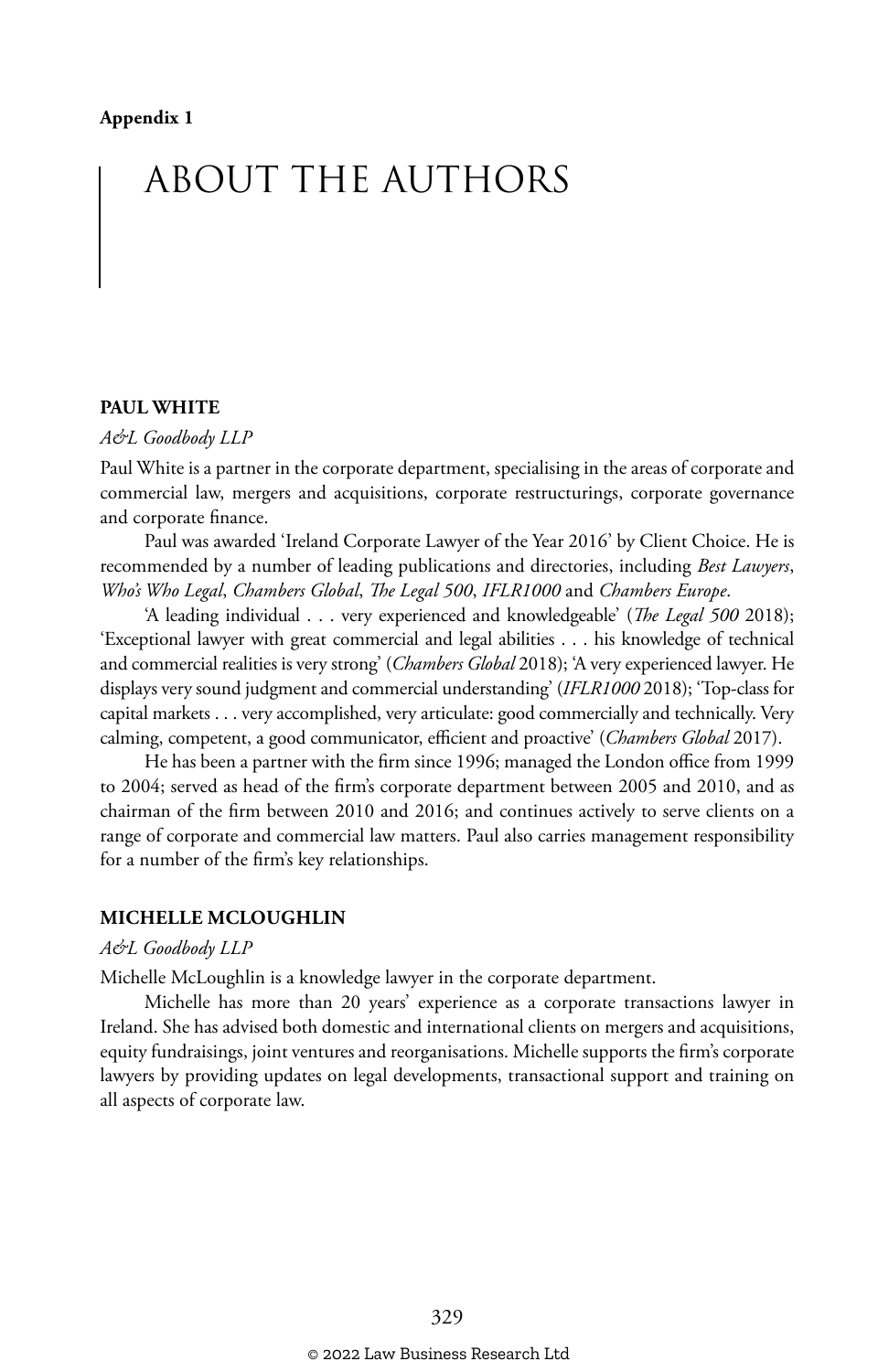#### **A&L GOODBODY LLP**

International Financial Services Centre North Wall Quay Dublin 1 D01 H104 Ireland Tel: +353 1 649 2000 Fax: +353 1 649 2649 pwhite@algoodbody.com mmcloughlin@algoodbody.com www.algoodbody.com